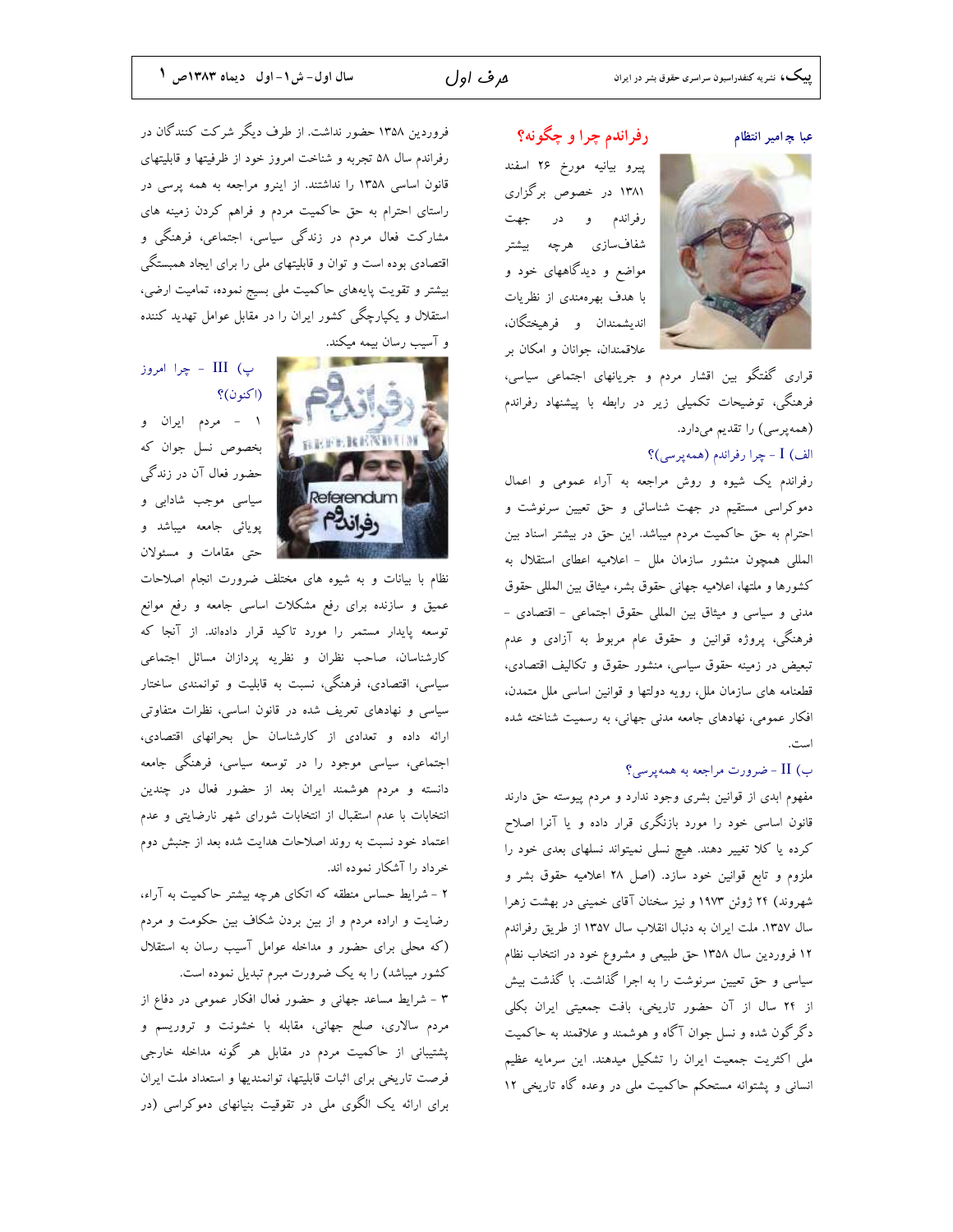**بیبک،** نشریه کنفدراسیون سراسری حقوق بشر در ایران

ھرف اول

منطقه و کاهش حضور و مداخله نیروهای فرا منطقه برای تاثیر گذاری در تصمیم سازیها را) فراهم آورده است. بنابراین برگزاری رفراندم، فرصتی تاریخی برای ملت ایران میباشد که با تکیه به ارزشهای فرهنگی و دست آوردهای تاریخی، مناسبترین الگو برای تحکیم حاکمیت ملی خود را فراهم آورد. همچنین ایجاد امکان همگرائی منطقی در راستای منافع ملی با حاکمیتهای دیگر و تقویت جایگاه سازمان ملل در ایفاد مسئولیت خود از دیگر اولویتها میباشد. هر تاخیری در پاسخگوئی مناسب و منطقی به این ضوروت تاریخی جز تحمیل هزینه سنگین به ملت ایران و مردم منطقه، نتیجه دیگری در بطن نخواهد داشت. ت)  ${\rm IV}$  - موضوع همه پرسی؟ از آنجا که برگزاری همه پرسی برای حل مشکلات اساسی جامعه و برداشتن موانع توسعه كشور و تقويت حاكميت مردم است، لذا پرسش اصلی باید به قدر لازم، دقیق طراحی نمود تا با پاسخ آری یا نه اراده مردم جهت گیری خود را آشکار نماید. از اینرو و همانطوریکه قبلا اعلام شده است دو سوال اصلی به همه پرسی گذاشته میشود: ١- آيا با استمرار نظام جمهوري اسلامي موافق هستيد؟ [نه] [آرى] ۲- آیا با استقرار یک نظام مردم سالار موافق هستید؟ [نه] [آری] ویژگیهای اصلی نظام مردم سالار عبارتند از: ۱ - تضمین حق حاکمیت واقعی مردم ۲ - تضمین کامل آزادی انتخابات مردم ۳ – تبعیت کامل حکومت از اراده مردم در کلیه سطوح ۴ – تضمین پاسخ گوئی همه مسئولان در مقابل مردم ۵ - تضمین نظارت موثر و کامل و مستمر مردم بر عملکرد نهادها و مسئولان ۶ - تضمین برابری واقعی مردم در مقابل قانون و رفع کلیه اشکال (تبعيض) ۷ - استقرار یک نظام قضائی (کار آمد، مستقل و بی طرف) عدالت گستر و تبعیض ستیز ۸ – تضمین آزادی بیان، اندیشه و مطبوعات ۹ - تضمین رعایت حقوق بشر طبق اعلامیه جهانی حقوق بشر و موازين بين المللي ۱۰ - تضمین اصل تفکیک قوا ۱۱ - تضمین دفاع و حمایت از منافع ملی ۱۲ - طراحی و مهندسی یک نظام اقتصادی متناسب با استعدادها و امکانات و منافع ملی، توزیع عادلانه کار و ثروت، فراهم کردن

امکان مشارکت همه مردم در زندگی اقتصادی و توزیع عادلانه فرصتها به تناسب نیازها و شایستگی ها جزئیات نظام مردم سالار توسط نمایندگان مردم در قانون اساسی تدوین و توسط مردم تصویب خواهد شد. ث) V - برگزاری همهپرسی با نظارت سازمان ملل؟

ملت هوشمند و سربلند ایران از توانائی و تجربه سیاسی لازم برای اداره کلیه امور خود و از جمله برگزاری همه پرسی برخوردار میباشند. بنابراین بنظر میرسد که هیچ مانع حقوقی و اجرائی برای برگزاری همه پرسی در سطح ملی وجود ندارد. با این وجود استفاده از امکانات، تجارب و اعتبار سازمان ملل برای برگزاری هر چه بهتر و باشکوه تر، سالم تر و آزادتر، همه پرسی تاریخ ساز، میسر خو اهد بو د.



اعتبار جهانی این همه پرسی را تضمیمن خواهد نمود. سازمان ملل کمک به برگزاری انتخابات و نظارت بر آن را بخشی از عملیات پاسداری از صلح تلقی میکند. همانطور که آقای کوفی عنان در گزارش شماره (A/۵۵۱۹۸۵-S/۲۰۰۱/۵۴۴) به شورای امنیت اظهار نموده است.

سازمان ملل از زمان تاسیس خود برای ارتقا ظرفیتهای اداری -اجرائی دولتهای عضو در برگزاری انتخابات آزاد و عادلانه، شفاف و معتبر و تقویت نهادهای دموکراتیک - که بیش از ۱۵۰ انتخابات بر گزار شده - در کشورهای مختلف ایفای نقش نموده است.

از نظر دبیرکل سازمان ملل توسعه پایدار تنها زمانی محقق میشود که مردم بطور آزادانه و بصورت موثر در فرآیند تصمیم گیریها، فعالانه مشاركت نمايند.

ج) VI - ماهیت این همهپرسی (همهپرسی مشورتی- همهپرسی تصويبي)

معمولا همه پرسی در دو مرحله و به صورت همه پرسی مشورتی و تصویبی بر گزار می گردد. مرحله اول همه پرسی جهت شناسائی اراده واقعی مردم نسبت به اعمال حاکمیت میباشد. در این مرحله پاسخ با آری و نه مشخص میگردد. این مرحله را همه پرسی مشورتی می خوانند. چنانچه اراده ملت ایران بر عدم استمرار نظام موجود تعلق بگیرد، در آن صورت میبایستی در فرصت مناسب و بقیه در صفحه ۱۲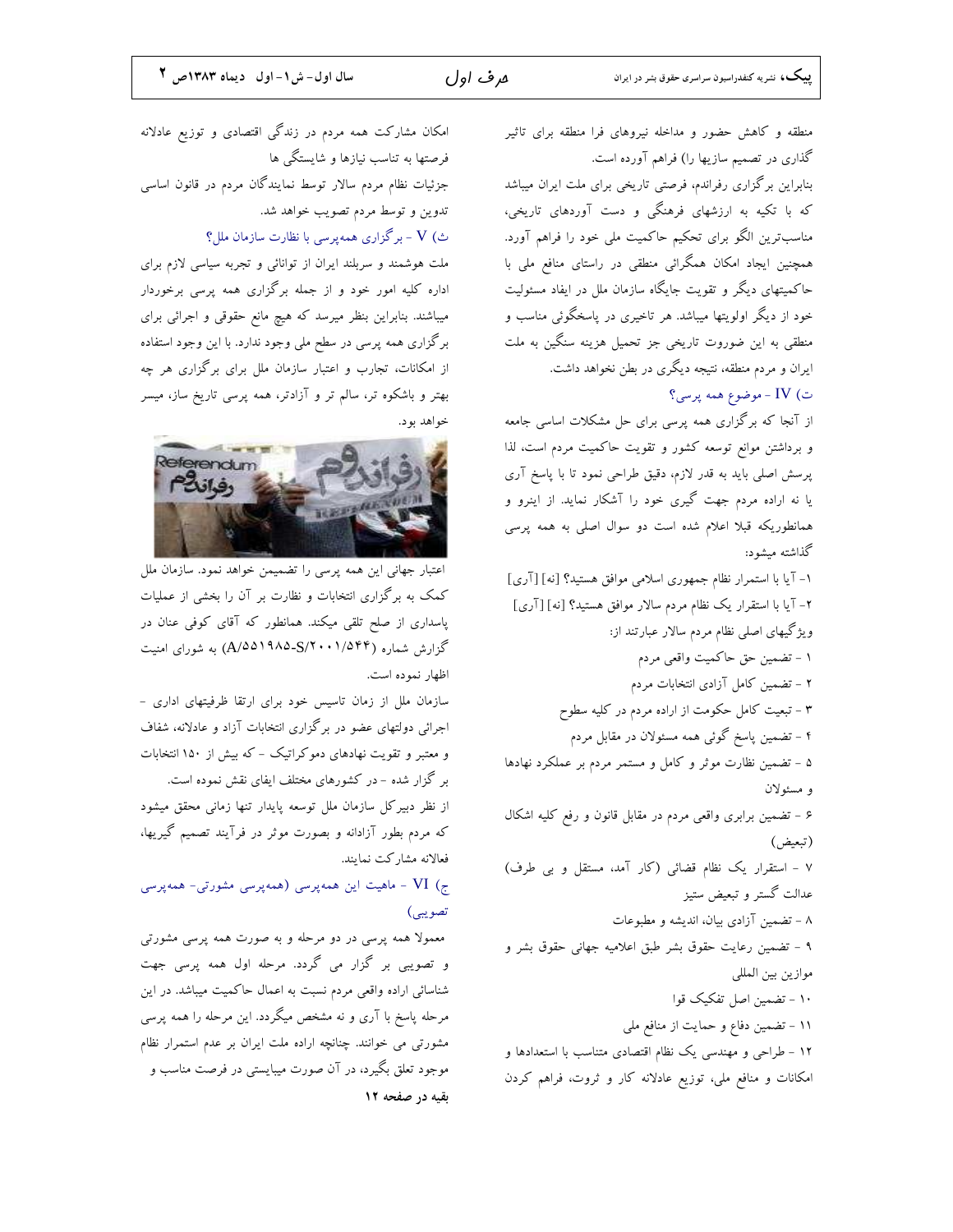### فرآيندي تازه " توا ۶ سازي" ؟

چهار تن از روزنامه نگارانی که در جریان يږونده معروف به سایت های اینترنتی بازداشت شده بودند، در نشستی خبری در پاسخ

به سوالات خبرنگاران خبرگزاری فارس و واحد مرکزی خبر، بار دیگر تاکید کرده اند که در زمان بازداشت، با آنها هیچ بدرفتاری نشده است. روزبه میرابراهیمی، شهرام رفیع زاده، امید معماریان و جواد غلام تمیمی، روز سه شنبه ۲۴ آذر ماه، در پی شکایت نیروی انتظامی از رجبعلی مزروعی، پدر حنیف مزروعی، یکی دیگر از بازداشت شدگان این پرونده، به عنوان شاهد در دادگاه حاضر شدند و اعلام کردند که بازداشت و بازجویی از آنان به صورت قانونی و بدون هیچ بد رفتاری صورت گرفته است.

هر چهار روزنامه نگاری که به عنوان شاهد به دادگاه فراخوانده شده اند، پیش از این، با انتشار نامه هایی، تمامی اتهامات مطرح شده از سوی دستگاه قضایی علیه خود را پذیرفته بودند.

با وجود اين، نه تنها فعالان و مدافعان حقوق بشر در داخل و خارج از کشور، بلکه اصلاح طلبان درون حاکمیت نیز چنین توبه نامه هایی را بی اعتبار خوانده و تاکید کرده بودند که اقرار بازداشت شدگان علیه خود، تحت فشارهای جسمی و روانی صورت گرفته و فاقد هرگونه ارزشی است.



# مضحکه ی دستگاه قضایی

گزارشگران بدون مرز با محکوم کردن تحت فشار نهادن علني و واضح وب <mark>ا</mark> | نگاران از سوی مسئولان قضایی – امنیتی،

در این باره اعلام کردند ″ این نمایش های مضحک و شرم آور را مسئولان رژیم به خیال فریب افکار عمومی داخلی و خارجی و به ويژه نهادها بين المللي مدافع حقوق بشر به راه انداخته اند. اما اين "اعترافات" اغراق آميز و ناشيانه خود دليل وجود بد رفتارى و شكنجه همكاران ماست "

در به اصطلاح کنفرانس مطبوعاتی سازمان داده شده در محل خبرگزاری وابسته به دستگاه قضایی، این چهار روزنامه نگار اعلام کردند که در دوران بازداشت خود با آنها خوش رفتاری شده است. جواد غلام تمیمی حتا اضافه کرد که در اتاقی ۳۰ متری و

با تلویزیون نگاهداری می شود و مقامات قضایی و شکنجه گرانش از" گل نازكتر به وی نگفته اند". گزارشگران بدون مرز یادآور می شود که وب نگاران دستگیر شده به طور منظم در زندان مورد شکنجه قرار گرفته اند از جمله شهرام رفیع زاده با همان روش های متداول شکنجه در زندانهای جمهوری اسلامی با کابل شلاق خورده است.



بیست و پنجمین سالگرد زندان عباس اميرانتظام

با فرارسیدن روز ۲۷ آذر بيست و پنجمين

سالگرد زندان عباس امیرانتظام که طولانی ترین زندان را در جمهوری اسلامی تحمل کرده است، بار دیگر خاطره یکی از دردکشیده ترین همراهان انقلاب گشوده می شود.

عباس امیرانتظام سخنگوی دولت موقت و معاون مهندس مهدی بازرگان تشکیل دهنده اولین دولت بعد از سقوط رژیم پادشاهی، در زمانی که به عنوان سفیر جمهوری اسلامی در اسکاندیناوی خدمت می کرد برای "پاره ای از مشورت های سیاسی" به تهران فراخوانده شد و از فردای آن روز به بازداشت درآمد و در دادگاه انقلابی به عنوان جاسوسی برای بیگانگان به حبس ابد محکوم شد.

## یای پیاده بسوی تهران



به دنبال عدم پرداخت حقوق ۷ ماه کارگران ″ نساجي يارس ايران" اين کارگران با پای پیاده از م از شت به تهران خواهند

آمد . بنابر گزارش , کارگران معترض" نساجی پارس ایران" , به دنبال عدم دریافت ۷ ماه حقوق به خانه کارگر استان گیلان مراجعه کرده و مراتب اعتراض خود را به گوش مسوولان و نمایندگان کارگری این استان رساندند. " نساجی پارس ایران " در حال حاضر به دلیل قطع برق یک ماه است تعطیل شده و هیچگونه مواد اولیهای در داخل کارخانه موجود نیست.



اثر شکنجه و آزار مبتلا میشوند با توجه به اخباري كه در رابطه با موارد بیماري زندانیان سیاسی در ایران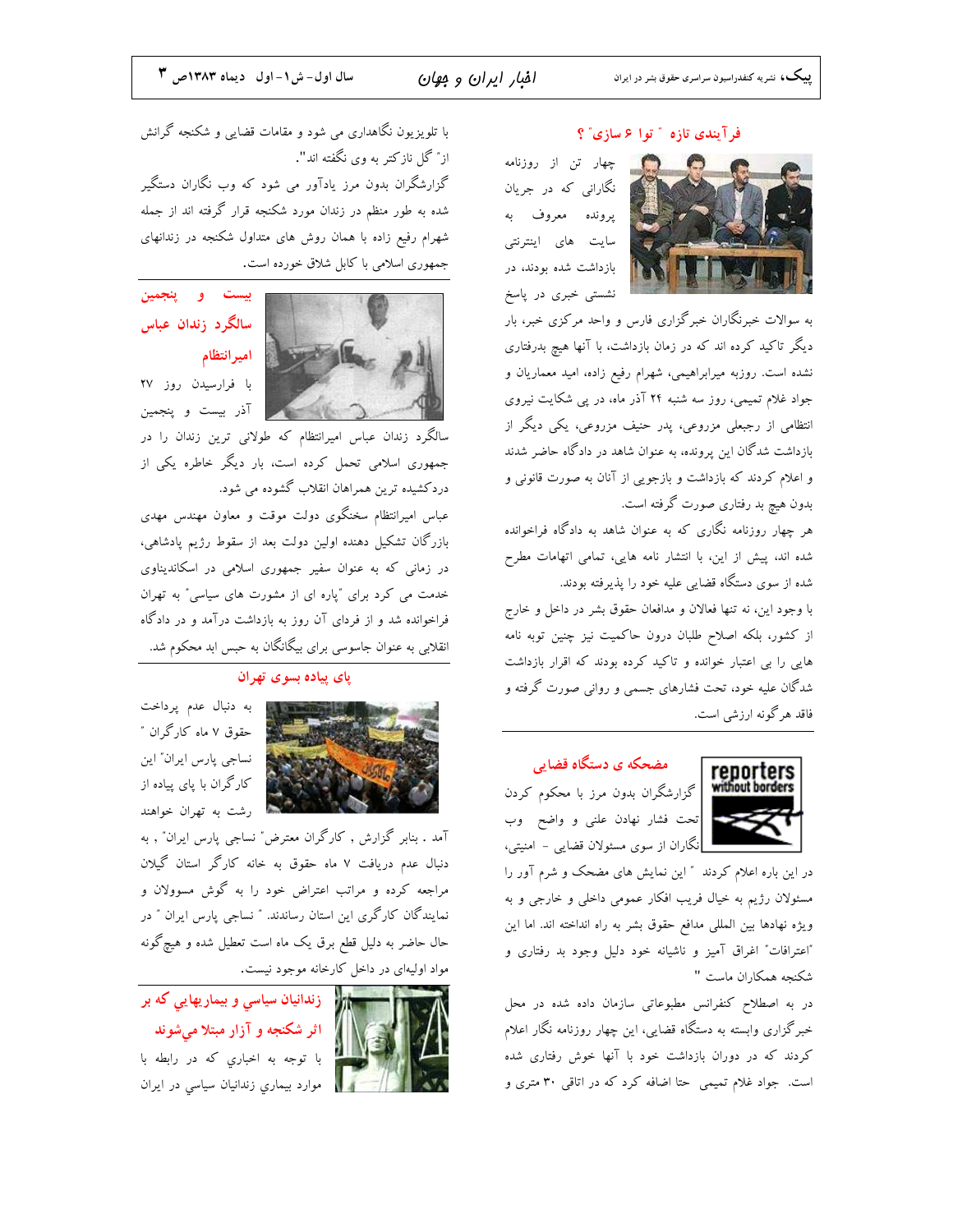و ادامه نامه توبه نوشتن برخی از روزنامهنگاران زندانی شده منتشر میشود، سازمانهایِ مدافع حقوق بشر نگران جان زندانیان سیاسی ایراناند. با وجود آنکه زندانبانان همواره تلاش می کنند که خبری از درون زندانها به بیرون نرسد، اما فشار بر زندانیان سیاسی و بیماریهایی که به آن بر اثر شکنجه و آزار مبتلا میشوند، بر آنانکه بیرون زندان اند و دل،نگران مدافعان زندانیشده آزادی حقوق بشرند پوشيده نمىماند. از آخرين خبرهاي رسيده بستري شدن ناصر زرافشان، وكيل دادگسترى و عضو كانون نويسندگان ايران، است که هم اکنون به علت بیماری شدید کلیوی در درمانگاه زندان اوین به سر میبرد. ناصر زرافشان از وکیلان خانوادههای قربانیان قتلهای سیاسی موسوم به زنجیرهاي است که به خاطر افشاگریهای خود در زندان است.

جامعه دفاع از حقوق بشر در ایران در اطلاعیهای که امروز منتشر کرده هشدار داده است که جان زندانیان سیاسی ایران در خطر است. در این اطلاعیه در کنار ناصر زرافشان به دیگر زندانیان سياسي|ي چون حسن يوسفي اشكوري، نويسنده و روزنامەنگار، اکبر گنجی، روزنامهنگار، اکبر و منوچهر محمدي، دو برادر دانشجو، رضا عليجاني، تقى رحمانى و هدي صابر، سه نويسنده اصلاح طلب اشاره شده که همگی به خاطر شکنجههایِ جسمی و روحي بيمار هستند.

#### تروريسم و نقض حقوق بشر

سران بیست و پنج كشور عضو اتحاديه اروپا در نشست خود که در مقر این اتحادیه در بروكسل، پايتخت بلژیک تشکیل شد،

علاوه بر بررسی و تائید توافقنامه دولتهای بریتانیا، فرانسه و آلمان بر سر مسائل اتمی با جمهوری اسلامی، گسترش مناسبات تجاری- اقتصادی با ایران را موکول به بهبود وضعیت حقوق بشر در ایران کردند . همچنین از جانب این اتحادیه با ایران امضا کرده اند اعلام حمایت کردند.

بموجب گزارش کلیه خبرگزاریها از محل این نشست در پیش نویس بیانیه پایانی این نشست قید شده است که اگر جمهوری اسلامی دست از حمایت از تروریسم بکشد، در مسائل مربوط به لبنان و فلسطین دخالت نکند و به نقض حقوق بشر در داخل این

كشور خاتمه دهد، اين اتحاديه روابط سياسي و اقتصادي خود را با ایران گسترش میدهد.

تشدید سانسور و ممیزی کتا ۶



تعدادی از ناشران، در نامهای به اتحادیه ناشران و کتابفروشان تهران، نسبت به تشدید ممیزی کتاب توسط وزارت فرهنگ و ارشاد اسلامی اعتراض کردند. این نامه دو بخش دارد و خیلی خلاصه در حد دو سه جمله است که از سوی اکثر ناشران خطاب به اتحادیه نوشته شده است.

دبیر اجرایی اتحادیه درباره اقدام این اتحادیه در پی نامه گفت: فعلا نامه به دستمان رسیده است و باید ببینیم چه میشود کرد.

وی در پاسخ به اینکه آیا اینگونه اقدامات با توجه به مشکل کاغذ در ماههای اخیر میتواند در صدد رساندن نشر به بن بست و تعطیلی تدریجی آن باشد؟ گفت: به هر حال اگر این اقدام عامدانه و عالمانه هم نبوده باشد، نتيجهاش همين شده است.

# طنا ۶ دار یا سنگسار



خبر حکم اعدام **حاجیه** اسماعیل وند رسمی شد. آن چه تا کنون به نقل از تشکیلات و فعالان سیاسی و حقوق بشرى ايران عنوان مى

شد، توسط یک مسئول قضایی جمهوری اسلامی تایید شد. خبرگزاری رویتر موفق شد این نقل قول را از یک مسئول قضایی ایران که نخواست نامش فاش شود بگیرد که دیوان عالی کشور حکم اعدام حاجیه اسماعیل وند را تایید کرده است ولی هنوز نگفته که این دختر ۲۲ ساله اهل جلفا که متهم به زنا شده است باید به دار آویخته شود یا سنگسار گردد. همان مسئول قضایی ایران به خبرنگار رویتر در تهران گفت مدت حبس خانم اسماعیل وند که از چهار سال پیش شروع شده حداکثر تا ماه آینده برای اجرای حکم اعدام او به پایان می رسد. او افزود اما هنوز دستور اجرای حکم داده نشده و مسئولان تنها در انتظار این هستند که بدانند آيا بايد حاجيه اسماعيل وند را با طناب دار و يا از طريق سنگسار اعدام کنند.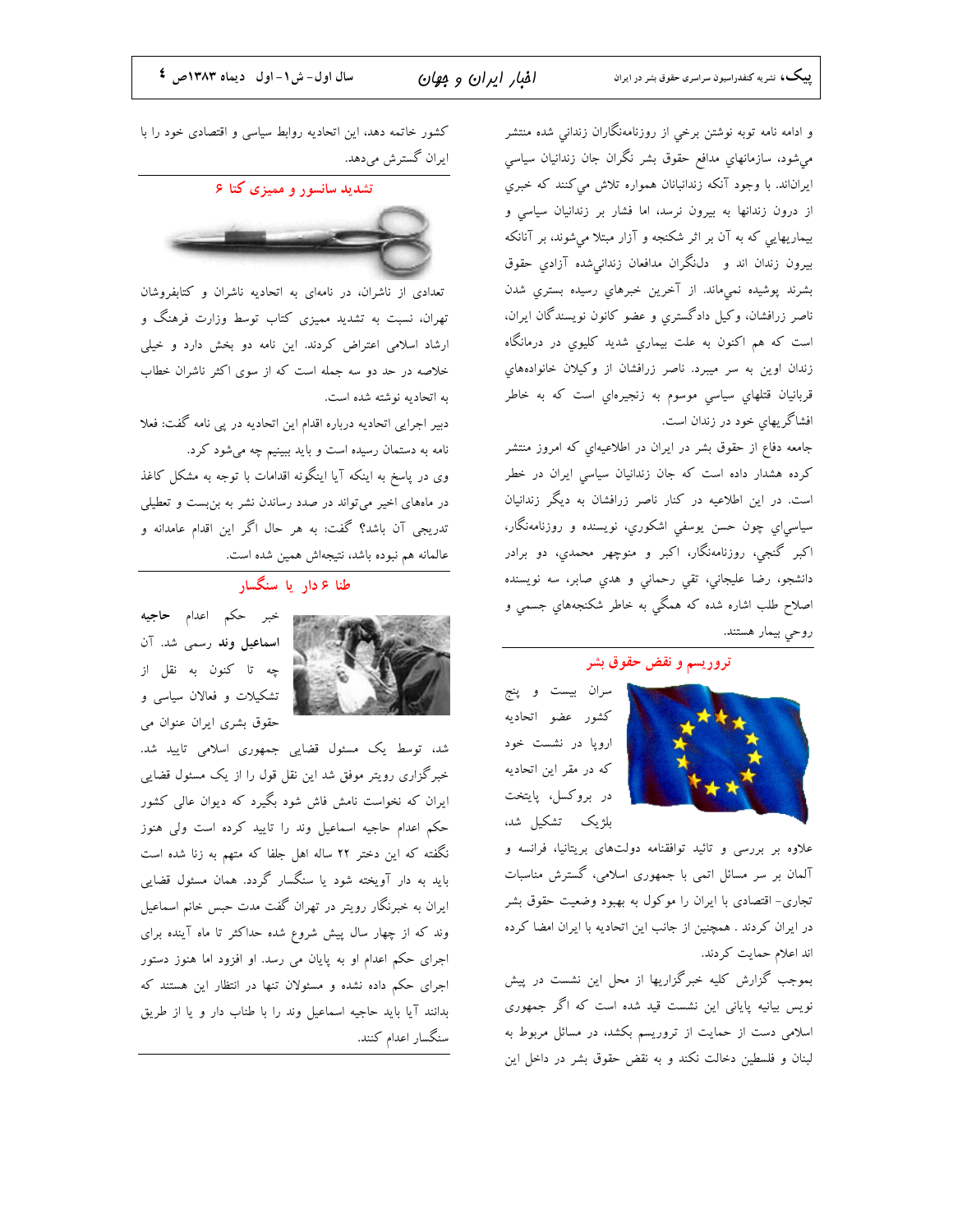#### نامه عفو بين اللملل نروژ به وزارت خارجه نروژ

روزدوشنبه بیستم دسامبر ۲۰۰۴ ساعت ده صبح بنا به دعوت عفو بين اللمل نروژ تظاهراتی در مقابل سفارت ایران در اسلو برای اعتراض به حکم اعدام لیلا برگزار

میشود. مسئول عفو بین اللمل نروژ در مصاحبه ای که در روزنامه آفتن پستن روز شنبه منعکس شد اظهار کرد که آدم از اینکه می بیند دختر بچه ای که از لحاظ عقلی عقب ماند هم است مورد سواستفاده و خشونت بزرگسالان قرار میگیرد، گریه اش میگیرد. لیلا از بلوغ عقلی برخوردار نیست و سن عقلی او از هشت سال فراتر نمی رود ولی این زن جوان ۱۹ ساله از سوی شعبه ۲۵ دادگستری شهر اراک به اعدام محکوم شده است. لیلا طبق این حکم میباید قبل از اعدام شلاق زده شود.

در نامه ای که عفو بین اللملل نروژ به وزارت خارجه این کشور داده است آمده است که دولت باید تقاضای مطالعه اسناد پرونده را کند و از دولت ایران بخواهد که دست از اعدام بردارد. عفو بین اللملل نروژ همچنین خواهان این شده است که دولت نروژ باید به ایران اخطار دهد که عملی کردن این حکم باعث مختل شدن روابط این کشور با جمهوری اسلامی ایران میشود.



# بررسی وضعیت حقوق بشردر ایران از سوی کانون مدافعان حقوق بشر

كانون مدافعان حقوق بشر با صدور گزارشی وضعیت حقوق بشر را در ایران را در سه ماهه فصل پاییز سال ۸۳ مورد بررسی قرار داد .

به گزارش خبرنگار "ایلنا" ، دراین گزارش ضمن بررسی وضعیت حقوق بشر در زمینههای حقوقی ، سیاسی ، اجتماعی ، اقتصادی و فرهنگی نسبت

به روند تحقیق و بازداشت روزنامهنگاران و وبلاگنویسها تداوم بازداشت متهمان ملی-مذهبی ؛ رضا علیجانی , تقی رحمانی , هدی صابر ، علیرغم صدور قرار قبولی وثیقه نگهداری برخی از متهمان سیاسی و مطبوعاتی در بازداشت انفرادی ، نحوه برخورد با جرایم مطبوعاتی و عدم تشکیل دادگاه مطبوعات با حضور هیأت منصفه ، ممنوعیت خروج تعدادی از فعالان سیاسی نظیر اعظم طالقانی ،

عمادالدین باقی ، محمد سیفزاده ، محمدعلی دادخواه ، عیسی سحرخیز و امیر معماریان اعتراض شده است.

همچنین در بخش دیگری از این گزارش ضمن اعتراض به عدم پیشرفت تقنینی یا اجرایی در حقوق زنان و کودکان و صدور حکم اعدام برای اطفال زیر ۱۸ سال آمده است : علیرغم وجود مصرحات قانونی ، مسوولین از جمعآوری و اسکان زنان و کودکان بی سرپرست و متکدیان از خیابانهای تهران خودداری نموده تا جایی که در هوای بسیار سرد پاییزی بر حسب آمار رسمی تا به حال حدود ۵۰ نفر جان می سپارند . اظهار نظرهای اساتید اقتصادی حاکی از تبعیض شدید اقتصادی در بین طبقات مختلف مردم ایران داشته و این اظهارنظرها حکایت از آن دارد که بیش از ۸۰ درصد مردم ایران در زیر خط فقر زندگی مینمایند . اعتیاد به مواد مخدر و الکل ، رواج فحشا و ازدیاد آمار طلاق و کودک آزاری ، صاحب نظران اجتماعی و روانشناسی را نگران نموده تا جایی که سن اعتیاد به این دو بلای خانمان سوز پایین آمده و مشاهده گردیده که اطفال حدود ۱۲ سال ، مبتلا به آن دو شدهاند . چندی پیش زمزمه صدور دختران به کشورهای حاشیه خلیج فارس به گوش رسید با آن که مقامات رسمی آن را تکذیب نمودند ، اما واقعیت تکان دهنده صدور و یا اعزام و یا مسافرت دختران جوان به کشورهای فوق جهت کسب درآمد نامشروع ناشی از فحشا به لحاظ فقر یا زیادهطلبی ، جای هیچ تردیدی به جای نمی گذارد.

### تامین خاطر و نظرات باطنی سید علی خامنه ای



سخنگوی شورای نگهبان در رابطه با اظهارات خاتمی در روز دانشجو و انتقاد وی از عملکرد شورای نگهبان در انتخابات مجلس هفتم و عدم اجرای دستور مقام معظم رهبری (سید علی

خامنه ای) از سوی این شورا، تاکید کرد که بین تفقد و تشکر مقام معظم رهبری از دبیر و اعضای شورای نگهبان با اینکه گفته شود خلاف فرمان رهبرى عمل شده، تناقض وجود دارد.

وی افزود: برای شورای نگهبان گران و سنگین است که فرمانی از سوی مقام معظم رهبری صادر شده باشد و به آن عمل نکرده باشد این از نظر مبانی فکری شورای نگهبان نیز منطق نیست.

الهام خاطرنشان کرد: شورای نگهبان فرامین مقام معظم رهبری به خصوص فرمان حکومتی لازم|لاجرا برای همه قوا را مراعات کرده است و اوامر ایشان را مطاع و خود را مکلف به اجرای آن حتی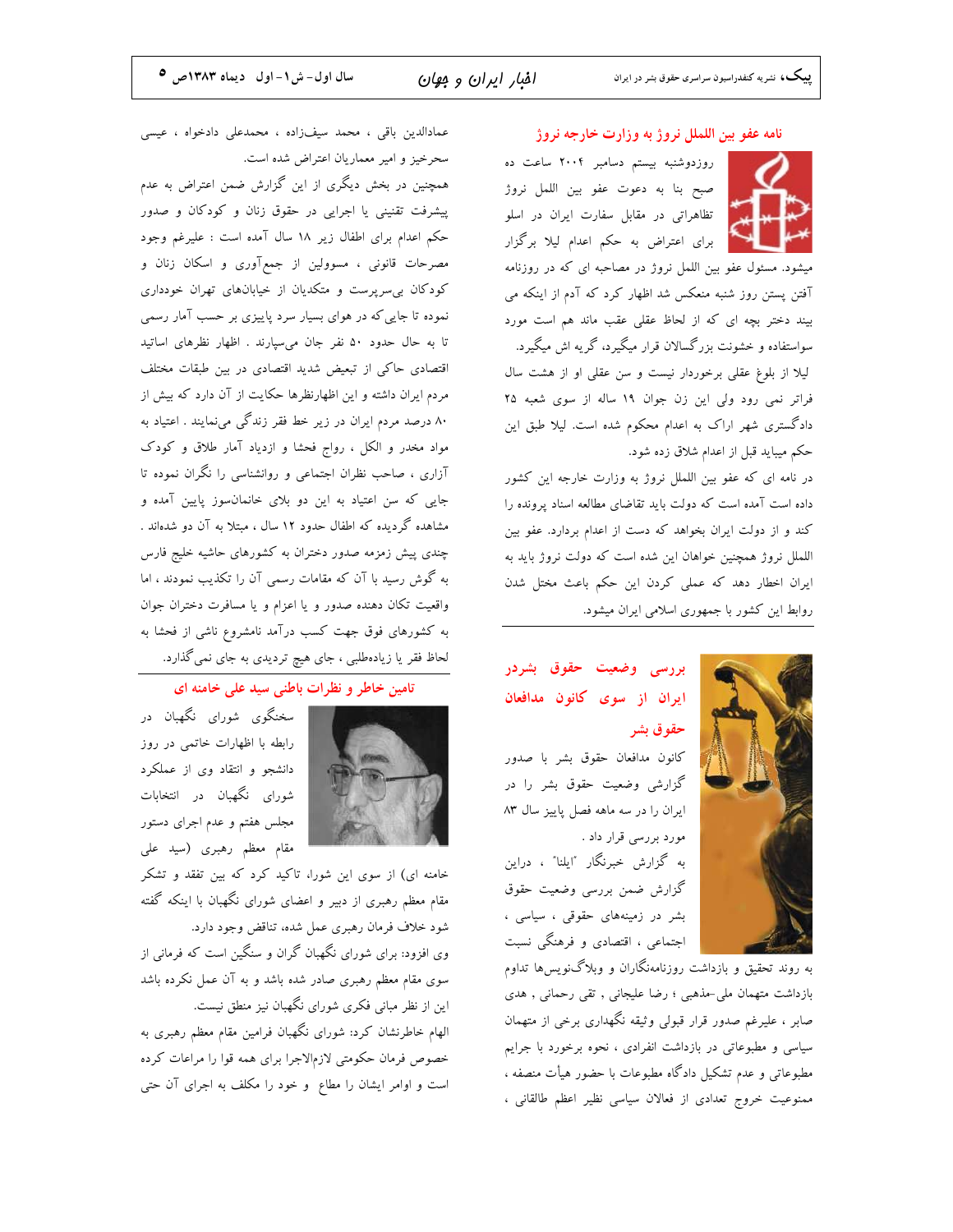با حفظ وظایف قانونی خود و قبول مسوولیت خود شورای نگهبان میداند . شورای نگهبان باید تامین خاطر مقام معظم رهبری و نظرات باطنی ایشان را مورد توجه قرار دهد و علاقمند به این کار هم هست چه برسد به دستورات لازم|لاجرا که در مورد انتخابات این کار صورت گرفت. بعد از دستور مقام معظم رهبری جلسات متعددی با نمایندهی دولت یا رییسجمهور و شورای نگهبان برای بررسی صلاحیتها برگزار شد که گزارش نهایی آن قبل از انجام انتخابات در ۸۲/۱۱/۱۶ به وسیلهی دبیر شورا خدمت رهبری تقدیم شد که ایشان در حاشیه آن به طور خاص از آیتگ جنتی تقدیر و تفقد فرمودند و از زحمات کل شورا نیز تشکر کردند.

اعطاي رسمي نوبل صلح به خانم ماتائي

آقاي مجوس مدير کمیته نوبل صلح در سخنان خود قبل از اعطاي جايزه به خانم ماتائي در تشريح خصوصيات

خانم ماتائی ۶۴ ساله گفت: " اولین زن آفریقایی که جایزه صلح نوبل را دریافت میدارد، پشت سر خود فهرستی طولانی از تعهد و التزام به صلح و دمکراسی دارد. تاثیر خانم ماتائی در این زمینه ها انکار ناپذیر است اما کمیته نوبل نروژ به این دلیل چنین تصمیمی را گرفت که میخواست تلاش در راه حفظ محیط زیست را بطور ویژه ارج بنهد. باید گفت منظور آقایِ مجوس از بیان این جنبه از خصوصیات خانم ماتایــی پاسخ به انتقاد هایی بود که به انتخاب وی میشود که میگویند فعالیت های پروفسور ماتایی گرچه ارزشمند بوده اما ویژگی دریافت جایزه نوبل صلح را نداشته است. باید گفت خانم ماتایی از ۳۰ سال پیش درگیر مبارزه ًهم برای صلح و هم براي محيط زيست بوده است". پروفسور ماتائی خود میگوید:

"هيچ صلحى بدون توسعه عادلانه به دست نميايد. توسعه نيز بدون پرداخت و دریافت مستمر از طبیعت حاصل نمیشود و باز این تنها درمحیطی قابل وصول است که صلح و دمکراسی در آن وجود داشته باشد. من به ویژه ازدختران و زنان آفریقایی در اینمورد سپاسگزارم و امیدارم که تجلیل از من به آنها این جرات را بدهد که ندای خود را رساتر کنند و خواستار شوند که بیش از پیش در تصمیم گیریها شرکت شان دهند."

باید گفت کشور کنیا از سال ۱۹۵۰ تا سال ۲۰۰۰ میلادی حدود ۹۰ درصد از درختان خود را از دست داد. فراموش نباید کرد که معنا و اهميت درخت، سايه، هيزم، غذاي حيوانات، جلوگيري از فرسایش خاک و زمین و بالاخره حراست از زندگی است. خانم ماتایی سال ۷۷ چنبش حفظ محیط زیست کنیا موسوم به "کمربند سبز" را بنا نهاد. از آن سال به بعد این جنبش موفق شده ۳۰ میلیون اصله درخت بکارد . شعار این حرکت که در بیست کشور دیگر آفریقایی نیز فعالیت دارد این است: "محیط زیست، دمکراسی و صلح تعلق به هم دارند".

### خواستار بهبودى وضعيت مهاجرين



کوفی عنان، دبیر کل سازمان ملل متحد از کشورهای جهان خواسته است برای بهبود وضعیت امنیتی و حقوقی مهاجرین گام های جدی تری بردارند. آقای عنان در پیامی به مناسبت روز جهانی مهاجرین این مطلب را بیان کرد. سازمان ملل متحد

جهت ارج نهادن به کمک های مهاجرین به اقتصاد و فرهنگ ملت ها امروز را روز مهاجرین نامگذاری کرده است.

آقای عنان می گوید برآورد شده است که امروزه، از هر ۳۵ نفر در جهان یک نفر مهاجر است و در کشوری غیر از کشور خود زندگی و کار می کند. دبیر کل سازمان ملل افزود این روزها تمامی کشورها افراد مهاجر را در خود جای داده اند.

آقای عنان گفت کشورهای جهان باید به تلاش برای جلوگیری از مهاجرت های غیرقانونی و مخفیانه و همچنین استخدام و بهره برداری از این مهاجران تلاش کنند. به گفته دان ایزاکس، از خبرنگاران بی بی سی، کوفی عنان در پیام خود بر ضرورت اتخاذ یک سیاست هماهنگ بین المللی برای مواجهه با عبور مردم از مرزها تاکید دارد، چه این مهاجرت ها ناشی از جنگ و آزار و اذیت و در نتیجه اجباری باشد و چه دلیل آن امنیت اقتصادی و فرصت های بهتر شغلی باشد. مهاجرت، موضوعی با دامنه گسترده است و رسیدگی به بسیاری از مسائلی را می طلبد که به ایجاد مشکلات در زندگی مهاجرین و موارد نقض حقوق آنان منجر می شود.

كميته دفاع از مقوق <mark>بشر در ايران</mark> www.polpiran.com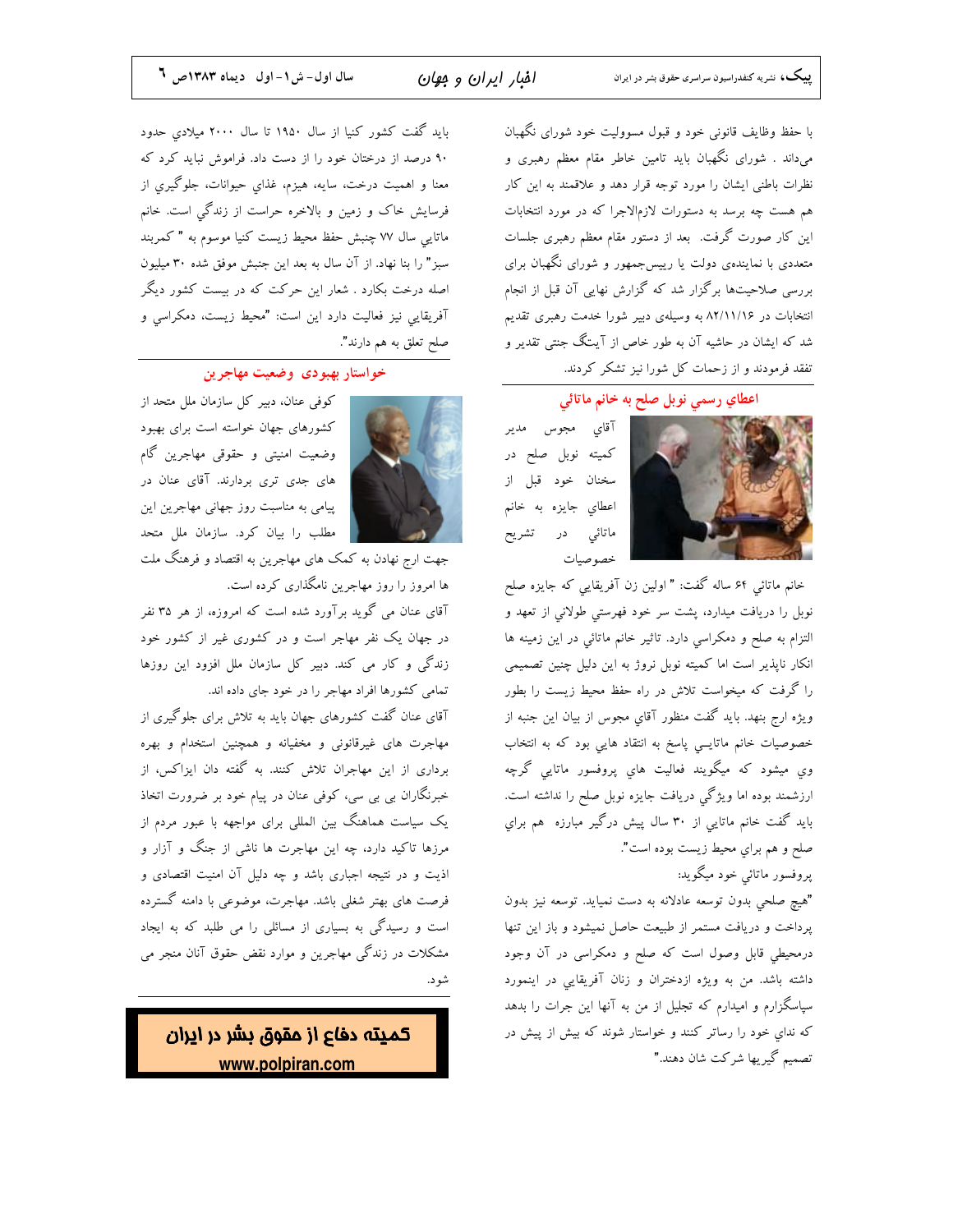دىدگاە

فرج سركوهي

ادامه این شیوه، به رغم آگاهی همگانی بر روش های تولید نامه ها و مصاحبه ها، و به رغم آگاهی تولید کنندگان بر تاثیرات منفی آن، این پرسش را مطرح کرده است که تولید کنندگان این برنامه

۳ مرحله اقرارهای اجباری

ها چه اهدافی را دنبال می کنند. درباره انگیزه های تولید اقرارهای تحمیلی در جمهوری اسلامی انتشار نامه های سرگشاده چند وبلاگ نویس که به مصاحبه های تحمیلی برخی نویسندگان و روزنامه نویسان زندانی در سال های گذشته شباهت می برد بحث هایی را در باره دلایل ادامه این گونه شیوه ها برانگیخته است. شواهد عینی بسیاری نشان می دهند که برنامه ریزان و مجریان مصاحبه های تحمیلی، و انواع دیگر «اقرارهای اجباری»، می دانند که اکثریت مردم ایران و جهان، حتا بخش قابل توجهي از هواداران سرسخت بنيادگرايان، اين گونه نامه ها و مصاحبه ها را باور نکرده و آن را نشانه ایی از شکنجه های روانی و جسمی و حاصل روش های پیشرفته اقرارگیری ارزیابی می کنند. ادامه این شیوه، به رغم آگاهی همگانی بر روش های تولید نامه ها و مصاحبه ها، و به رغم آگاهی تولید کنندگان بر تاثیرات منفی آن ، این پرسش را مطرح کرده است که تولید کنندگان این برنامه ها چه اهدافی را دنبال می کنند.

برای شناخت هدف های اقرارهای اجباری سه مرحله متمایز این شیوه را در ایران باید در نظر داشت.

در دوره اول، سال های نخست پیروزی انقلاب اسلامی، پخش مصاحبه های تحمیلی رهبران سازمان های اپوزیسیون، از جمله رهبران حزب توده و مجاهدین خلق، ابزاری مفید، مناسب و کارا در جنگ روانی و در مبارزه تبلیغاتی علیه مخالفان تلقی می شد. بسیاری از مردم، دست کم انبوهی از هواداران نظام، که از روش های تولید این برنامه ها بی خبر بودند، این گونه مصاحبه ها را باور کرده و در مواضع خود پا بر جا تر می شدند. جلب حمایت بیش تر موافقان نظام و کشاندن اعضاء و هواداران سازمان های مخالف به سرخوردگی، ناامیدی و تناقصات فکری و روانی از هدف های مهم اقرارهای اجباری در این دوره بود . در نظام ارزشی مطلق گرای غالب بر فضای سیاسی ایران آن روزگار، وظیفه اصلی زندانی سیاسی، به ویژه رهبران، مقاومت مطلق در برابر بازجویان و دفاع آشکار از مواضع حزبی بود. حتا سازمان های سیاسی با تجربه، از ابعاد شکنجه های روانی و جسمی و کارایی روش های پیشرفته

خرد کردن زندانیان و اقرارگیری تصویر روشنی نداشته و تن دادن رهبران به مصاحبه های اجباری را ضعف یا خیانت تلقی می کردند. از این روی با پخش هر مصاحبه، مصاحبه کننده اعتبار و حیثیت سیاسی و شخصی خود را، حتا در میان خانواده ، دوستان و طرفداران خود، از دست می داد و اگر زنده می ماند منزوی و از نظر سیاسی خنثا می شد.

گرچه محافل جهانی حقوق بشر با آگاهی بر شیوه های استالینی در کشورهای سوسیالیستی اقرارهای اجباری را برهان آشکاری بر شکنجه های جسمی و روانی دانسته و زبان به اعتراض می گشودند اما کارایی های داخلی این شیوه، به ویژه در آن هنگامه که جمهوری اسلامی با اپوزیسیون سازمان یافته درگیر و در حال تثبیت خود بود، بر زیان های آن می چربید.

تولید و پخش متن اقرارهای اجباری به داستان نویسی شباهت بسیار می برد. «واقعیت داستانی» باید از ساختاری باور پذیر برخوردار بوده و به همه تناقضات و پرسش های احتمالی در باره خود پاسخ دهد. در یک داستان خوش ساخت، عناصری از «واقعیت» با «تخیل» نویسنده چنان درهم می آمیزند که خیال واقعیتی تردید ناپذیر جلوه می کند.

در اقرارهای تحمیلی نیز «عناصری واقعی» از زندگی خصوصی و اجتماعی قربانی با «عناصری جعلی» ترکیب می شوند. نسبت، بافت و نحوه تركيب «تخيل» و «واقعيت» در داستان، و «جعل» و « واقعیت» در اقرارهای اجباری، نقش مهمی در باور پذیری آن ها دارند. به گفته متخصصان جنگ روانی افراط در تولید اقرارهای اجباری و ترکیب نامعقول و ناشیانه جعل و واقعیت، به تدریج ، از کارایی اقرارهای اجباری کاسته و آگاهی همگانی بر شیوه های توليد به نتيجه معكوس انجاميد.

دوران دوم اقرارهایی تحمیلی پس از سرکوب مخالفان سازمان یافته سیاسی در دهه ۶۰ آغاز شد. در این دوران روشنفکران منفرد، تولید کنندگان فرآورده های فرهنگی، در عرصه ادبیات، هنر و مطبوعات فعال شده و بخش های مهم و با نفودی از جامعه، به ویژه در نسل های نوخاسته ، را جذب کردند. هنرمندان و نویسندگان غیر حکومتی و منتقد و مجله های فرهنگی غیر اسلامی مستقل به اتوریته های فرهنگی در میان لایه های اهل مطالعه بدل شدند. گروه های روشنفکری چون « کانون نویسندگان» و روزنامه نویسان مستقل خواستار آزادی بیان و فعالیت علنی نهادهای صنفی خود بودند. انقلاب ارتباطات با برنامه های رادیویی و تلویزیونی ماهواره ای و اینترنت سد سانسور و خود سانسوری را ذوب و فرهنگ رسانه های بزرگ جهانی، و رسانه های فارسی زبان خارج

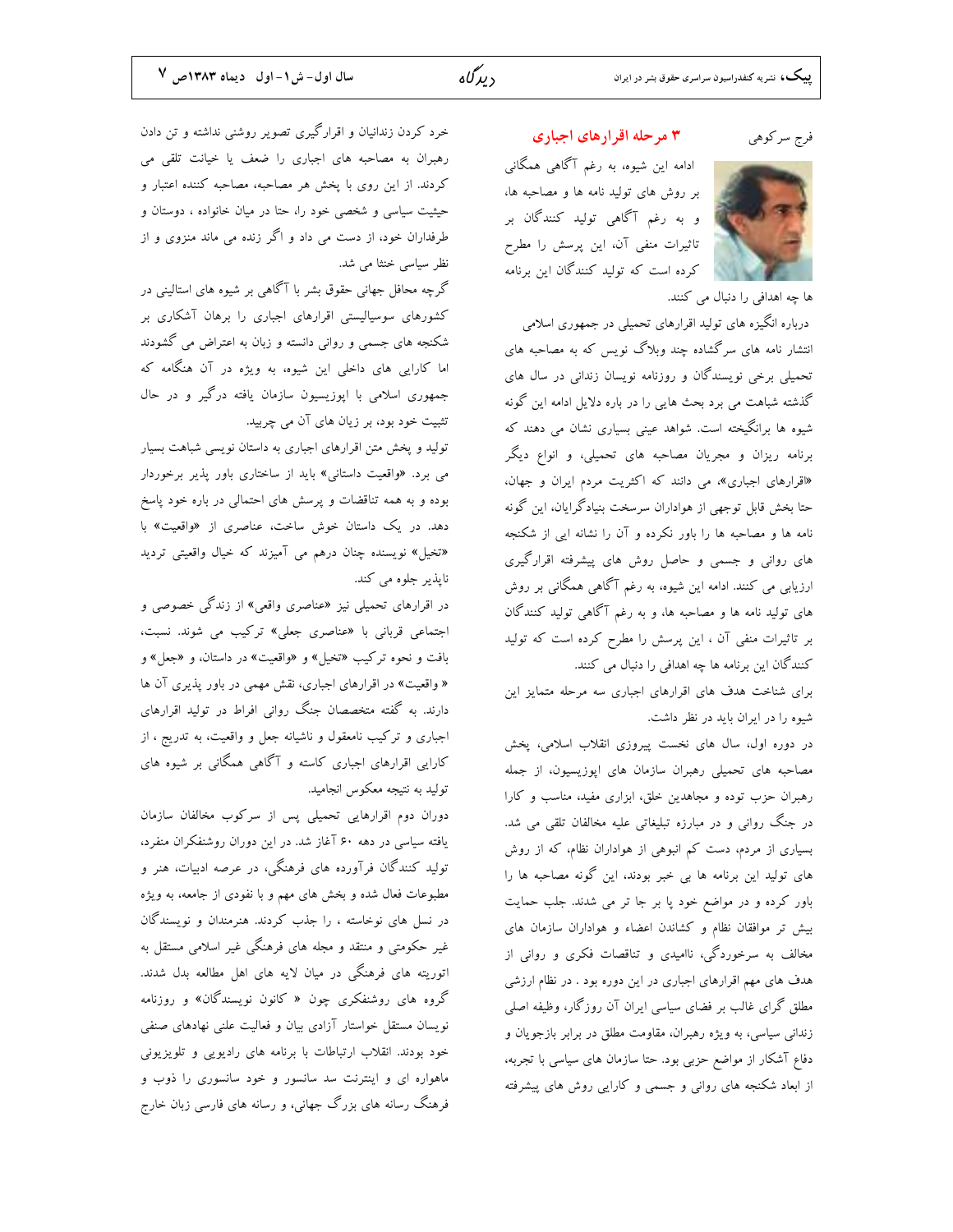از کشور، در میان توده های مردم راه یافت. روحانیون لایه ای بودند با فرهنگ و واقف به کارایی و تاثیر فرهنگ بر جامعه اما جهموری اسلامی در تولید متفکران، هنرمندان و داستان نویسان اسلامی ناکام مانده بود. پس از جنگ ارزش های انقلابی در برخورد با واقعیت های سخت زمینی به تدریج جاذبه های خود را از دست می دادند. روی گردانی اکثریت جامعه از این ارزش ها، خشم، خشونت و سرخوردگی حزب الله معتقد به ارزش های سال های اول انقلاب و جنگ را برمی انگیخت. نظام مکتبی با گرایش روزافزون مردم ، به ویژه جوانان، به فرهنگ و ارزش های غیر اسلامی و اغلب غربی و نفوذ روزافزون روشنفکران رو به رو شده بود و در پاسخ به این موقعیت «مبارزه با تهاجم فرهنگی» را در دستور روز قرار داد.

*گر*یه مق*اف*ل ب*وانی مقوق بشر با آگاهی بر* شیوه *های استالینی <sub>د</sub>ر کشورهای* سوسیالیستی اقرارهای امباری را برهان آشکاری پر شکنهه های مسمی و روانی دانسته و زبان به اعتراض می گشورنر اما کارایی های راهٔلی این شیوه، به ویژه در آن هنگامه که موهوری اسلامی با اپوزیسیون سازمان یافته ررگیر و در مال تثبیت فور بور، بر زبان های آن می ڀرپير.

« نظریه تهاجم فرهنگی» بر آن بود که غرب توطئه سازمان یافته ای را علیه جمهوری اسلامی در عرصه فرهنگی تدوین و در دست اجرا دارد. غرب در این توطئه از رسانه ها، ادبیات و هنر بهره می گیرد تا با تضعیف فرهنگ اسلامی و جایگزینی «فرهنگ غربی» سلطه خود بر ایران زنده کند. همه دست آوردهای فرهنگی بشریت از رنسانس به بعد: عقل گرایی، اومانیزم، لیبرالیزم، دموکراسی، سبک ها و مکتب های ادبی چند قرن اخیر در مقوله «فرهنگ مهاجم غرب» طبقه بندی و اکثریت دیگر اندیشان به «اسب تروا» و «سربازان فرهنگ غرب» ملقب شدند. برای «حفظ هویت اسلامی و مبارزه با تهاجم فرهنگی» در سال ها ۷۰ «برخورد امنیتی در عرصه فرهنگ» تصویب و بخش فرهنگی وزارت اطلاعات تقویت شد. اما تئوری تهاجم فرهنگی، چون هر نظریه

انتزاعی دیگر، برای اکثریت مردم، به ویژه گروه های حزب الله، قابل فهم نبود. برانگیختن مردم به مبارزه با «فعالیت سازمان یافته جاسوسان فاسد غرب»، از محورهای اصلی تئوری تهاجم فرهنگی بود اما کشاندن توده های غیر روشنفکری جامعه به جنگ با یک نظریه انتزاعی دشوار بود. برای برانگیختن مردم در این زمینه به نمونه های عینی، به «روشنفکران فاسد سر سیرده غرب»، نیازمند بودند تا با معرفی آن ها به مردم خطر را ملموس و مشهود نشان

تولید نمونه های عینی، برای تئوری تهاجم فرهنگی، ترساندن روشنفکران و بازداشتن آن ها از فعالیت های فرهنگی و صنفی و احیانا سیاسی، بی اعتبار کردن و منزوی کردن چهره های سرشناس فرهنگی و سیاسی از اهداف مهم «اقرارهای تحمیلی» در مرحله دوم بود.

شکنجه های روانی و جسمی و روش های پیشرفته اقرار گیری بلوک سوسیالیستی به کار گرفته شد تا قربانیان خود و همکاران و دوستان خود را به جاسوسی و فساد متهم کنند. در متن نامه ها و مصاحبه های تحمیلی و در برنامه معروف «هویت» همجنس بازی، برای قربانیانی که سابقه مذهبی داشتند و روابط نامشروع، برای کسانی که به لایسیته شهره بودند، جاسوسی و دریافت کمک های مالی و رهنمودهای فکری از آژانس های اطلاعاتی کشورهای غربی، همکاری با ضد انقلاب خارج از کشور، مصرف مواد مخدر و نوشیدن مشروبات الکلی، برای هر دو گروه، از اتهامات تکراری بود. قربانیان را از میان چهره های فعال، مشهور و با نفوذ در عرصه فرهنگ بر می گزیدند. سرکوب این یا آن موج انتقادی رو به گسترش از راه ترساندن فعالان آن نیز، در انتخاب قربانی، زمان بازداشت و یخش اقرارهای اجباری نقش مهمی داشت. برای خلق رعب و وحشت قتل نیز در دستور کار قرار گرفت.

اما طراحان و مجریان برخورد امنیتی با تهاجم فرهنگی تفاوت سازمان های سیاسی و روشنفکران منفرد و تفاوت سال های اول انقلاب با دهه های اخیر را نادیده گرفته بودند. اقرارهای اجباری رهبران سیاسیکار سازمان های ایوزیسیون، در سال هایی که هنوز اکثریت مردم از انقلاب حمایت می کردند، شیوه ای کارا بود و نتایجی مفید برای دست اندرکاران به بار آورد. مصاحبه های تحمیلی روشنفکران منفرد فرهنگیکار، در دهه های اخیر که نارضایتی ها افزایش یافته است، اما جز تاثیر منفی دست آوردی نداشت. انتشار نامه ها و گزارش قربانیان از شیوه تولید اقرارهای تحمیلی بر شهرت و اعتبار آنان افزود و بسیاری از کارکردهای اقرارهای اجباری را خنثا کرد. جامعه فرهنگی و سیاسی نیز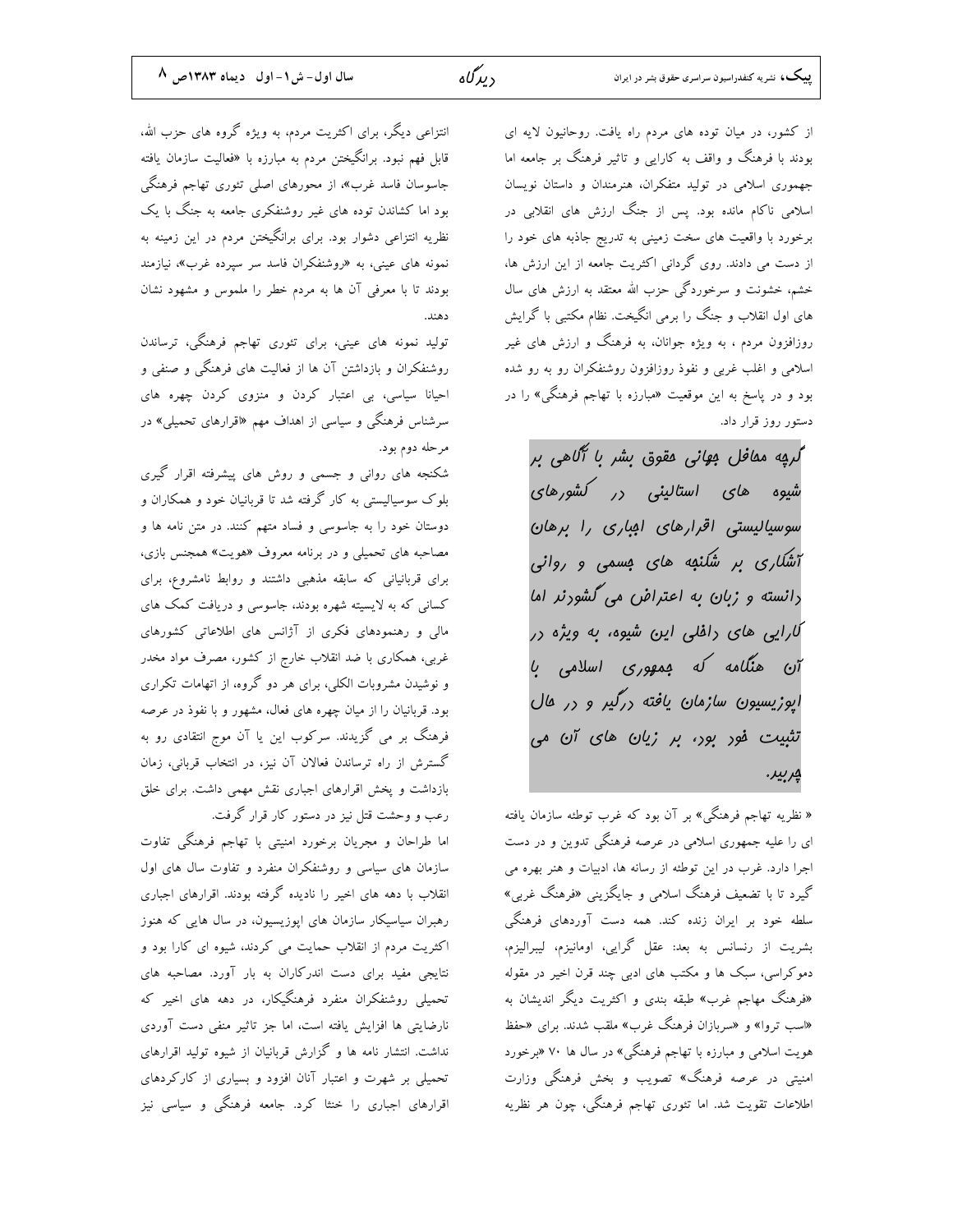شناخت بیش تری از روش های تولید مصاحبه های تحمیلی به دست آورده بود و برخوردی متفاوت با برخورد هواداران سازمان های سیاسی در مرحله نخستین اقرارهای اجباری داشت. روایت های متعدد قربانیان، بافت نامعقول اقرارها و افراط در به کار گیری این شیوه کارکردهای مهم آن را خنثا کرد.

شکنهه های روانی و مسمی و روش های پیشرفته اقرار گیری بلوک سوسیالیستی به کار گرفته شر تا قربانیان فور و همکاران و روست*ان* فور *را به باسوسی و فسا*ر متهم کننر. در متن نامه ها و مهامیه های تفمیلی و در برنامه معروف «هویت» همېنس بازى، براى قربانيانى كە سابقە مزهبی داشتنر و روابط نامشروع، برای کسانی که به لایسیته شهره بورنر، باسوسی و دریافت کمک های مالی و رهنمودهای فُکری از آژانس های اطلاعاتی کشورهای غربی، همکاری با ضر انقلاب فارج از *کشور، مصرف موا*ر مف*رر و نوشیرن* مشروبات الکلی، برای هر دو گروه، از اتهامات تکراری بود

قتل های موسوم به زنجیره ای، نقطه عطفی در مبارزه با تهاجم فرهنگی بود. در این مورد نیز ترس و سکوت جای خود را به اعتراض گسترده داد. پس از افشای قتل های زنجیره ای امید می رفت که اقرارهای اجباری نیز متوقف شود. اما مصاحبه سیامک پور زند، روزنامه نویس کهنسال و انتشار اقرارهای اخیر چند وبلاگ نویس، با همان مشخصه های همیشگی و البته ناشیانه تر و برهنه تر، نشان از ادامه دوران سوم اقرارهای اجباری در ایران دارد. در این مرحله به جای وزارت اطلاعات نهادهای دیگری در قوه قضاییه دست اندرکاراند. اهداف متنوع و متعدد مراحل اول و دوم و اغلب توجیه های نظری اقرارهای اجباری، حتا در میان بخش های مهمی از هواداران شیوه های خشن، توجیه و کارایی های خود را از دست داده اند. در این مرحله « مقابله با امواج مقطعی با بهره

گیری از اقتدارترس» به تنها هدف و توجیه اقرارهای اجباری بدل شده است.

فضای بسته رسانه ها در ایران ، نیاز نسل جوان به گفت و گوی آزاد و امکاناتی که اینترنت به ارمغان می آورد، به موج گسترده وبلاگ نویسی در میان جوانان دامن زده است. در این موج جدید به جای چهره های سرشناس فرهنگی و سیاسی، انبوهی از جوانان مشتاق به میدان آمده اند. گرچه متن اقرارهای اخیر، با نام بردن از برخی فعالان جبهه دوم خرداد، آنان را به پرونده سازی تهدید می کند، اما ترساندن و ایجاد فضای رعب و وحشت برای مقابله با موج وبلاگ نویسی را می توان پیام اصلی و شاید تنها هدف اقرارهای اجباری اخیر تلقی کرد.

ارزیابی نتایج مرحله سوم اقرارهای تحمیلی زودهنگام به نظر می رسد اما از آن روی که نسل جوان ایران به پنجره های ارتباط، به رسانه هایی برای بیان خود، نیاز دارد و از آن جا که ترس همواره احساسی گذرا است و نیاز بنیادین همیشه بر ترس غلبه خواهد کرد بعید است که مرحله سوم اقرارهای اجباری در تحقق اهداف خود موفق باشد.

بقیه از صفحه ۱۸ – همه برسی آری

.<br>فروش کودکان که گستردگی آن در رژیم جمهوری اسلامی رو به افزایش است، بر اساس میثاقها و مقاوله نامه های بین المللی سازمان ملل متحد،

برای ممانعت و جلوگیری از کشتار و قتل عام دسته جمعی که یکبار در سال ۱۳۶۷ در زندانهای رژیم جمهوری اسلامی بوقوع پیوست و بار دیگر در قتلهای موسوم به زنجیره ای تکرار گشت و نیز جهت تحقق اصول میثاق بین المللی در مورد ممانعت از مجازات كشتار دسته جمعى (قتل عام) سازمان ملل متحد،

برای تحقق و ایجاد یک حکومت دمکراتیک مبتنی بر آرای اکثریت، بدور از خشونت و واگذاری حکومت به صاحبان اصلی آن يعني مردم ايران،

بدینوسیله کمیته دفاع از حقوق بشر در ایران از فراخوان ملی برگزاری یک همه پرسی با نظارت نهادهای بین المللی برای تشکیل مجلس موسسان و به منظور تدوین پیش نویس یک قانون اساسی نوین که مبتنی بر اعلامیه جهانی حقوق بشر، میثاق ها و .<br>مقاوله نامه های سازمان ملل متحد است، یشتیبانی و حمایت مینماید.کمیته دفاع از حقوق بشر در ایران شنبه ۷ آذر ۱۳۸۳ www.polpiran.com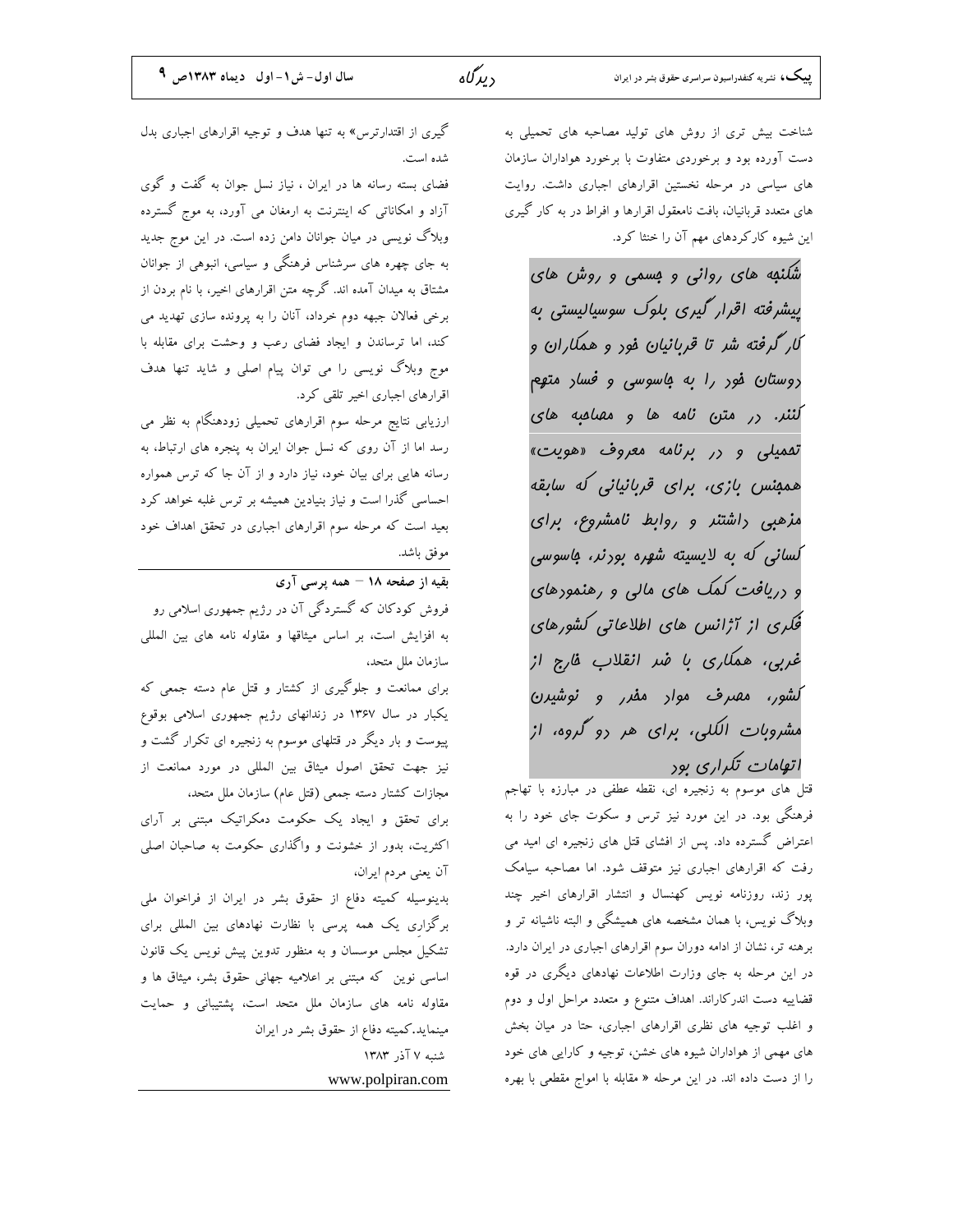### شیوا زرآبادی

# کودکان محکوم در سلول هاي مرطوب

# <mark>۲۱۰</mark> کودک زیر دو سال در زندان به سر مي برند

در حال حاضر ١٨ کودک زیر دو سال در سه زندان اوین، رجایی شهر و ورامین استان تهران و ۲۱۰ کودک زیر دو سال در کل



کشور در کنار مادران خود دوران محکومیت را می گذرانند. این رقم تا قبل از سال ۷۹ به بیش از ۸۰۹ کودک در کل کشور می رسید که شامل کودکان در رده هاي سني متفاوت بود. بنابر آمارهای غیررسمی تعداد کودکان زیر دو سال زندان های استان های کشور بین ۱۲ تا ۱۵ کودک است.

کاهش تعداد کودکان در زندان ها از آنجا ناشی شد که به دلیل افزایش جمعیت زندانیان در زندان ها و در نتیجه تعداد کودکان همراه مادر و با توجه به ازدیاد هزینه های مادی و بعضاً معنوی نگهداریِ از این کودکان، سازمان زندان ها و سازمان بهزیستی بر آن شدند تا در توافقنامه اي پس از صدور حکم قضايی هنگام تعیین محکومیت مادر، کودکان بالای دو سال مستقیماً به مراکز شبانه روزی بهزیستی منتقل شوند. این توافقنامه در ۱۵ مرداد ۷۹ به امضای طرفین رسید و پس از آن تا پایان شهریور ۸۱ تعداد ۶۸ کودک تنها به مرکز بهزیستی تهران سپرده شدند. در حالی که تا پیش از آن کودکان تا ۸ سال یا بیشتر در کنار مادر در زندان به سر می برده اند. در عین حال هنوز در برخی استان ها و مناطقی که امکان نگهداری کودکان بالای ۲ سال در مراکز بهزیستی (به علت نبود این مراکز یا هر دلیل دیگر) وجود ندارد، کودکان تا سال ها پس از سن شیرخوارگی در زندان در کنار مادر محبوس می مانند. طبق توافقنامه سال ۷۹ وضعیت کودکان بالای دو سال كه مادرانشان بايد مدت مديدي را در زندان به سر ببرند مشخص می شود اما آن بعد قضیه که همچنان بر سر آن بحث و تبادل نظر بین دو سازمان مربوطه وجود دارد، مسئله وضعیت و شرایط کودکان زیر دو سال است که به واسطه محکومیت مادر در زندان به سر می برند. گفته می شود که سازمان بهزیستی و سازمان زندان ها هر دو برای بهبود شرایط وضعیت این کودکان توافق و همکاری دارند ضمن اینکه قانوناً سازمان زندان ها بر اساس تبصره ای از ماده ۶۵ آیین نامه اجرای سازمان زندان ها مصوب سال

۱۳۸۰ موظف به برنامه ریزي و تصمیم گیري در مورد وضعیت این کودکان است. در این ماده آمده است: «زندانیان زن می توانند اطفال خود را تا دو سال تمام همراه داشته باشند و روساي زندان ها می توانند در هر زندان نسبت به تفکیک و جداسازیِ اطفال ۲ تا ۶ سال در محل مجزا (مهدکودک) اقدام یا نسبت به انتقال اطفال به بهزیستی مبادرت نمایند.»

## • کو دکان نحیف و رنجور

کودکانی که از بدو تولد یا پس از آن در زندان به سر می برند از حقوق یک کودک برخوردار نیستند نه به دلیل مجرمیت خود که به علت ارتکاب جرم مادر مجبور به تحمل محرومیت از آزادی و حبس در زندان هستند. ديدگاه هاي متفاوتی در دنيا براي کودکاني که مادرانشان جرمي مرتکب شده اند، وجود دارد. در چین بدون توجه به سن کودک هنگام ورود مادر به زندان، کودک را از مادر مي گيرند و در مراکز شبانه روزي نگهداري مي كنند. اكبر فرع الدين عدل محقق و مسئول پژوهش هاي اجتماعي دانشگاه علوم بهزیستی و توانبخشی معتقد است: «کودکی که مدت زمانی هر چند کوتاه را در زندان بگذراند، دچار آسیب های روانی، جسمی و اجتماعی خاص می شود. باید بررسی های علمی در این زمینه صورت گیرد تا مشخص شود کدام وزنه سنگین تر و مهم تر است، برطرف ساختن نیاز عاطفی در کنار مادر و تحمل آسیب هاي جدي در زندان، يا دوري از مادر و محيط زندان. بايد ديد بد و بدتر کدام است.» عدل که تاکنون چند تحقیق در مورد وضعیت این کودکان پس از خروج از زندان و ورود به مراکز شبانه روزی و وضعیت کودکان شیرخوار در زندان انجام داده است، می گوید: «مادر، پدر و خانواده این کودکان شرایط نابسامانی دارند و اغلب پدر و مادر این کودکان دچار اعتیاد و ارتکاب جرم هستند و از صلاحیت تربیت کودک برخوردار نیستند حتی اگر زندانی بودن این مجرمان مطرح نباشد به اعتقاد من باید با وضع قوانین کودکان را از والدین محکوم جدا کرد. وی معتقد است از همان ابتدای محکومیت کودک بدون توجه به سن کودک، او از مادر جدا شود و اضافه می کند: جدایی از مادر و قطع وابستگی از او پس از دو سالگی باز هم به کودک ضربه می زند.

کودکائی که از برو تولر یا پس از آن در زندان به سر می برنر از مقوق یک کورک برفوردار نیستنر نه به دلیل مبرمیت فور که به علت ارتکاب برم مارر مببور به تممل ممرومیت از آزاری و مس در زنران هستنر.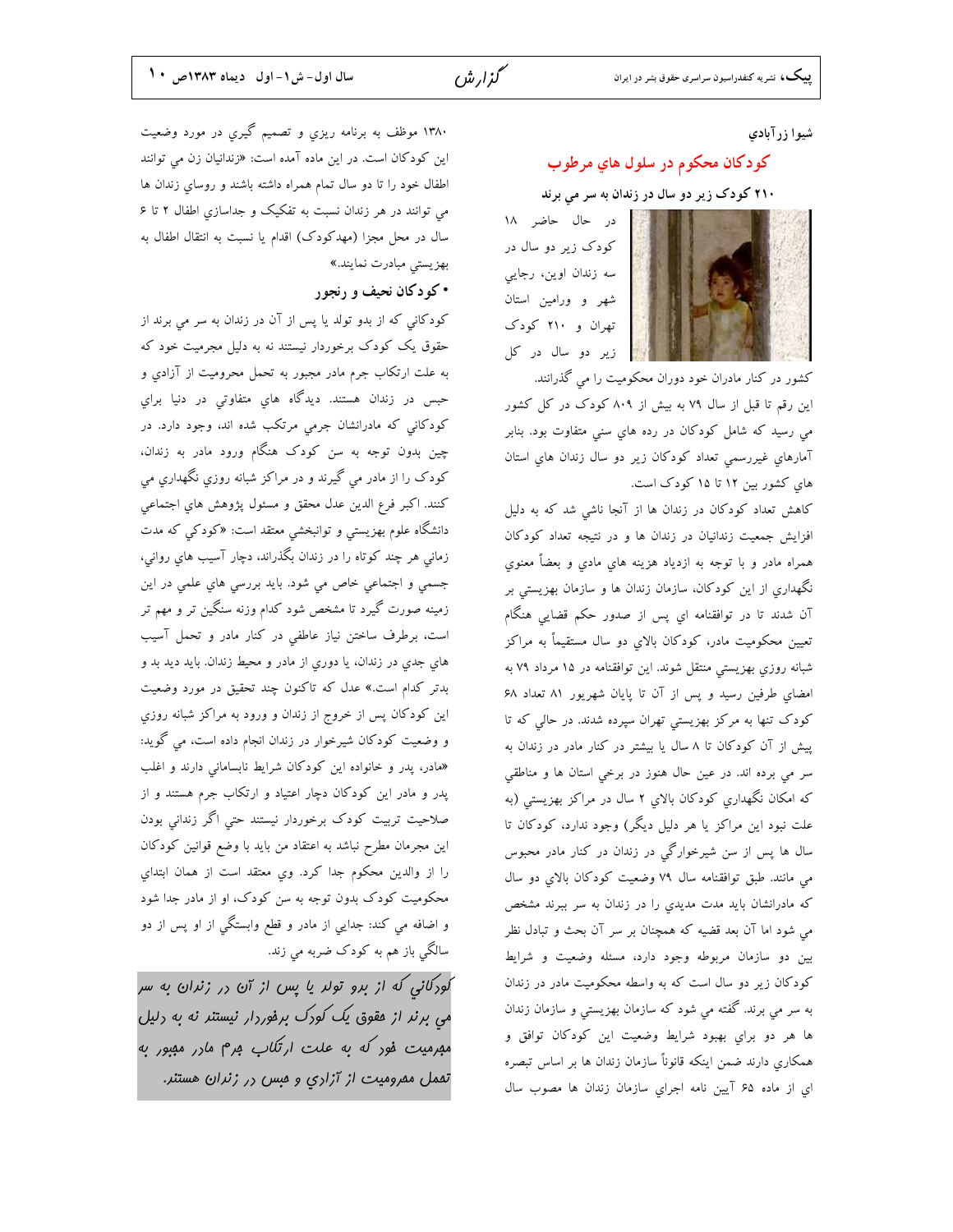عدل در مورد شرایط زندان ها می گوید: «کودکان در زندان ها با امکانات بسیار نامناسب و محدودیِ مواجه هستند، آموزش خاصی نمي بينند، حتى از داشتن اسباب بازي هم محرومند، تغذيه نامناسبي دارند، بسیار رنجور و کم تحرک هستند و دائماً در معرض مشاجره و گفت وگوهاي ناصحيح بزرگ ترها در مورد مسائلي از قبيل جرم و جنایت و مواد مخدر هستند. این پژوهشگر به خاطر می آورد: وقتی وارد يکی از بندهاي زنان زندانی شدم بوي نم و رطوبت، محدودیت جا و مکان بسیار تاثرانگیز بود. در سلول هایی ۶ متری ۳ مادر و ۳ کودک را جا داده بودند. در زندان هایی که فضا بیشتر بود با وجود یک اتاق بزرگ تر تعداد هم بیشتر بود. به طور مثال در یک اتاق ۱۰ مادر و ۱۰ کودک در کنار هم زندگی می کردند و اگر بیماری ای برای مادر یا یکی از کودکان بروز پیدا می کرد، بقیه ساکنان سلول به سرعت بیمار می شدند.عدل در تحقیقی که در سال ۸۲ به سفارش دانشگاه علوم بهزیستی و توانبخشی در مورد «وضعیت و نیازهای جسمی، اجتماعی و روانی کودکان خارج شده از زندان» انجام داده، شرایط ۳۳ کودک خارج شده از زندان را که به مراکز شبانه روزي بهزيستي انتقال داده شده بودند، مورد بررسی قرار داد.

در این تحقیق به گزارشی از مربیان شیرخوارگاه ها و خانه های کودکان و نوجوانان به کودکان انتقال داده شده از زندان، اینگونه اشاره می کند: «برخی از این کودکان در روزهای اول پس از انتقال از زندان، کاملاً بهت زده و گیج هستند. دیدن بسیاری از چيزها برايشان تعجب آور است و گويې به دنياي جديدي وارد شده اند. برخی از آنها قادر به درک مفاهیم ساده و کلماتی مانند چپ، راست، پایین، بالا، بزرگ، کوچک، مداد، نقاشی، پارک، سینما، مغازه، خیابان و... نبودند. یکی از کودکانی که مدت ۸ سال در زندان بوده با توجه به محدودیت های زندان، محرومیت ها و محدودیت های ارتباطی پس از انتقال از زندان به مراکز شبانه روزی، گیج و مبهوت به اطراف خود خیره می شد، به سئوالات مربيان و مددكاران نمي توانست پاسخ دهد و توانايي برقراري ارتباط با مربیان و دیگر کودکان را نداشت. او مفهوم بسیاري از کلمات را نمی دانست و به لحاظ جسمی نیز بسیار نحیف و رنگ پریده بود. ۴/۲۱ درصد از کودکان مورد مطالعه در این تحقیق در بدو ورود به مراكز شبانه روزي داراي اثرات تروما و ضربه بودند. شش نفر از كودكان داراي جاي ضربه و كبودي روي تمام بدن، پا، زخم روی لب، سائیدگی روی گونه و شکستگی دست و یک نفر نیز دارای تشنج به علت ضربه وارده به سر بود. در بررسی وضعیت روانی از حیث رفتار، احساس و ذهن در این تحقیق ۳/۳۳

درصد از کودکان دارای مشکلات روانی بودند. کودکان در زمینه ناسازگاري، برقراري، ناآرامي، زودرنجي، تمركز و توجه، پرخاشگري، بي نظمي، دروغ گويي، ناخن جويدن و شب ادراري مورد مطالعه قرار گرفتند که از این بین ناسازگاری، پرخاشگری و افکار تهاجمی در ابعاد رفتاري و ترس و نگرانی و زودرنجی در ابعاد حسی بیشترین مسائل روانی کودکان مورد مطالعه را به خود اختصاص داد.کودکان بسیاری از مهارت های ظریف و متناسب با سن شان را نمی دانستند. در بررسی وضعیت اجتماعی کودکان بیشترین ضعف در تحرک و جابه جایی و اجتماعی بودن آنها به چشم می خورد.

وقتي وارد يكي از بندهاي زنان زنداني شرم بوي نم و رطوبت، ممروريت با و مكان بسيار تاثرانگيز بور. رر سلول هايی ۶ متري ۳ مارر و ۳ کورک را با داده بودند. در زندان هایی که ففا بیشتر بور با وبور یک اتاق بزرگ تر تعرار هم بیشتر بور. به طور مث*ال <sub>د</sub>ر یک اتا*ق ۱۰ م*ا*رر و ۱۰ کودک در کنار هع زندگی می کردند و …

در اطلاعات خانوادگي کودکان مورد مطالعه در ميان ديگر جرايم نزدیک به نیمی از مادران ۴/۴۵ درصد معتاد و یا اقدام به خرید و فروش مواد مخدر كرده اند. از نظر سطح تحصيلات مادران ۴/۵۲ درصد داراي تحصيلات ابتدايي، ٣/٣٣ درصد بي سواد و ٣/١٤ درصد تحصیلات راهنمایی داشته اند. در بررسی وضعیت پدران این کودکان برحسب زندانی یا آزاد بودن مشخص شده است که ۵/۵۴ درصد پدران زندانی بوده و بیشترین میزان ارتکاب جرم توسط آنها مربوط به خرید و فروش مواد مخدر و اعتیاد بوده است. • تا كجا جلو رفته ايم

در حال حاضر دغدغه سازمان بهزیستی و مسئولان هر شبه خانواده آن سازمان همانگونه که در خبرها آمده است راه اندازی شیرخوار گاه هایی در خارج از بند زنان در بیرون از محوطه سلول ها با رعایت تمام استانداردهای یک شیرخوارگاه هم از نظر لوازم و تجهیزات و هم از نظر فضا و امکانات متناسب با یک مهد کودک است. مسئولان سازمان بهزیستی دلایل کندی روند این طرح را نبود فضاي فيزيکي در برخي از زندان ها عنوان مي کنند در حالي كه «سهراب سليمانى»، مديركل سازمان زندان هاي استان تهران

گزار ش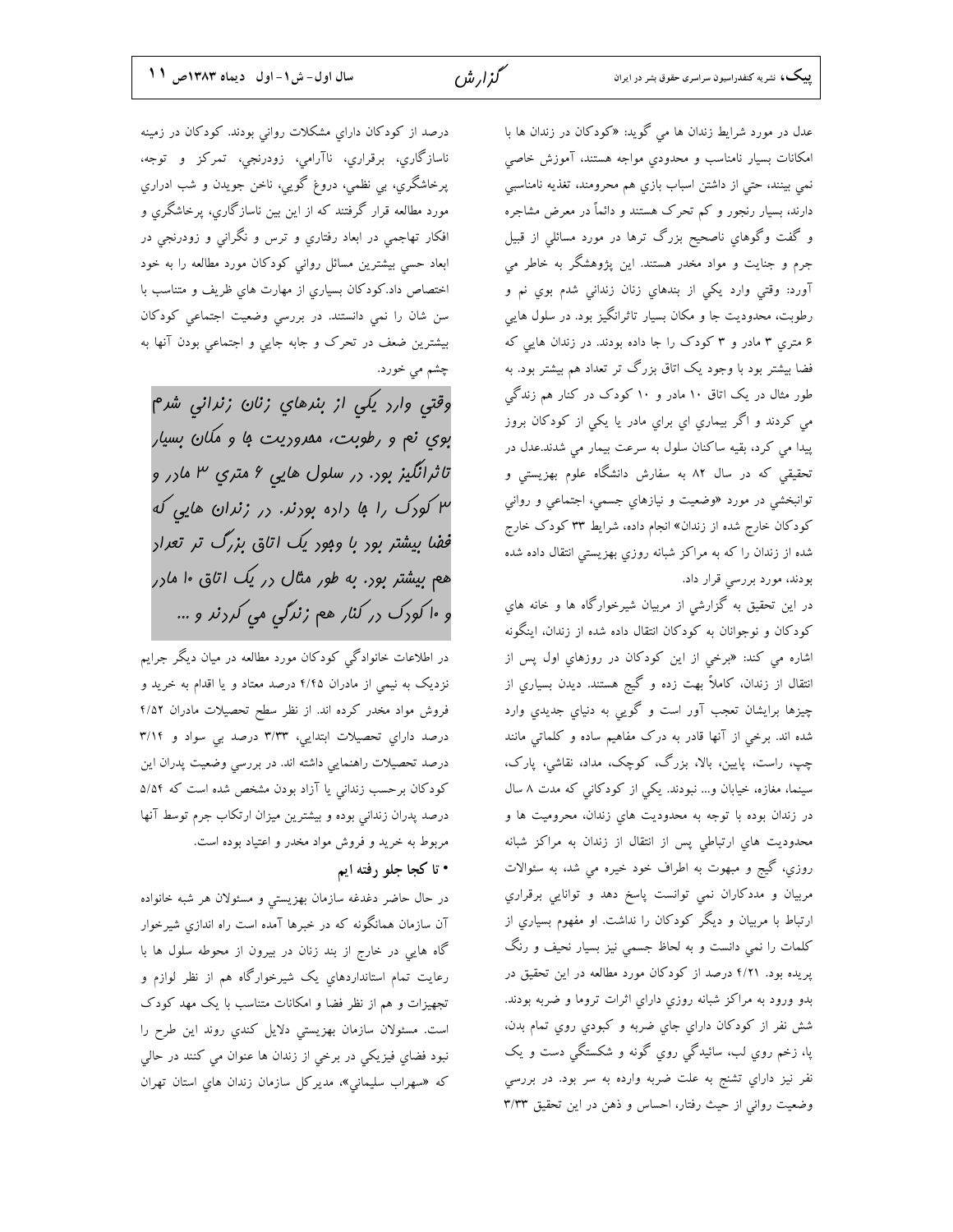مي گويد: «ما فضاي فيزيکي داريم، تا قبل از اين طرح هم ما مهد کودک در زندان داشتیم. اما الان قرار است سرپرستی مهد کودک ها به بهزیستی محول شود.» سیدمحمد حسین جوادیِ، مددکار و دبیر کمیته مددکاري سازمان زندان ها در مورد روند راه اندازي شیرخوارگاه در زندان ها می گوید: «پس از صدور توافقنامه کمیته ای در استان براساس ساماندهی این کودکان تشکیل شد و با سیستم قضایی هم مذاکراتی داشتیم تا حتی المقدور با استفاده از مجازات های جایگزین از فرستادن خانم هایی که کودکان زیر دو سال دارند به زندان جلوگیری کنند. قرار بر این شد که مهد کودک ها به صورت هیات امنایی اداره شود که با بخش حقوقی سازمان زندان ها از این جهت که یک بخش دولتی در یک سیستم دولتی دیگر فعالیت کند، اشکال پیدا شد و در کنار این اشکال به علت تغییر پست های مسئولان مربوطه در هر دو سازمان تا الان طرح به کندی پیش رفته است.»

برمی از این کودکان در روزهای اول پس از انتقال از زنران، کاملاً بوت زده و گیچ هستنر. ريرن بسياري از پيزها برايشان تعبب آور است و گويی به رنياي بريري  $\bigcup_{\gamma}$ وارد شده اند. برفی از آنها قادر به درک مفاهیم ساره و کلماتی ماننر پپ، راست، پایین، بالا، بزرگ، کومِک، مرار، نقاشی، یارک، سینما، مغازه، فیابان و… نبودند

.<br>جوادی حمایت از این کودکان را جزء وظایف سازمان می داند و می گوید: «الان هم تلاش می کنیم زنان مجرمی که کودکان شیرخوار دارند یا از مجازات جایگزین استفاده کنند یا با پی گیری مددکاران کودکان شیرخوار آنها را در درجه اول به یکی از اعضاي خانواده و يا بستگان بسپاريم.»

حمیدرضا الوند، معاون دفتر امور شبه خانواده بهزیستی با اشاره به راه اندازی شیرخوارگاهی در زندان گنبد در استان گلستان می گوید: «به علت همکاری خوب بهزیستی استان گلستان و سازمان زندان هاي استان و وجود فضاي فيزيكي لازم براي ساخت شیرخوارگاه این طرح در آن زندان که داراي ۲۰ بچه شیرخوار بودند و جزء زندان هاي پر تعداد از نظر کودک بودند، زودتر از ديگر استان ها اجرا شد. شيرخوارگاه ها طبق الگوهاي تعيين شده

سال اول- ش ١- اول ديماه ١٣٨٣ص ١٢

از طرف بهزیستی باید دارای اتاق تعویض لباس، وسایل گرم کردن شیر، پزشک و پرستار کودک، اتاق بازی و حیاط بازی با وسایل تفریحی باشد. کارکنان این شیرخوارگاه ها را از درون زندان انتخاب می کنیم. مادرانی که از لحاظ الگوی رفتاری در شرایط مناسبی باشند، پس از یک آموزش کوتاه مدت به کار خواهیم گرفت. مادران کودکان روزی ۳ بار برای شیر دادن بچه ها به شیرخوارگاه ها می آیند و شب ها را هم در کنار بچه هایشان می مانند. آنچه که تاکنون وجود داشته نه فضاهایی با شرایط کافی یک شیرخوارگاه بلکه سلولی مختص مادران و کودکانشان بوده است. نبی الله عشقی مدیرکل دفتر امور شبه خانواده بهزیستی در مورد طرح احداث شیرخوارگاه ها در زندان ها می گوید: «آماده همکاری با سازمان زندان ها برای آموزش مربیان شیرخوارگاه ها و تجهیز مکان های مورد نظر هستیم. به ما اطلاع بدهند، ما همکاری می کنیم.» «سید حسن علم الهدایی» مدیرکل امور اجتماعی سازمان بهزیستی با اشاره به پیشقدمی سازمان زندان ها برای تعیین تکلیف شرایط کودکان در زندان می گوید: «حمایت از کودکان بی سرپرست و یا بد سرپرست جزء وظایف ما است. با سازمان زندان ها توافقاتی انجام شده است و هر کجا که آنها مشخص کنند و فضاي آن را در اختيار ما بگذارند ما همکاري هاي لازم را انجام مي دهيم.» مطالعات انجام شده روي كودكان والدين زندانی توسط موسسه ملی دادگستری آمریکا در سال ۱۹۹۷ نشان می دهد که کودکان والدین زندانی در معرض خطر فرآیند اضطراب، افسردگی، پرخاشگري، فرار از مدرسه و اختلال حواس و عملکرد عقلی ضعیف قرار دارند و از سوی دیگر در تحقیقات دیگری مهم ترین مشکلات کودکان مادران زندانی شرمندگی، داغ اجتماعی ناشی از زندانی بودن مادر، ترک تحصیل، درگیر شدن در گروه های بزهکار، سوءمصرف مواد مخدر و بزهکاری و حاملگی زودرس عنوان شده است.

بقيه از صفحه ٢ –رفراندوم چرا و چگونه؟

منطقی مقدمات برگزاری انتخابات برای تدوین قانون اساسی و ارائه آن به مردم ایران فراهم گردد. مردم ایران از طریق همه پرسی دوم که اصطلاحا همه پرسی تصویبی توصیف شده است نسبت به تصويب قانون اساسي جديد اقدام مينمايند.

هر ایرانی شرافتمند، آزادمنش، معتقد به مردم سالاری و حاکمیت ملی و وفادار به ارزشهای ملی و فرهنگی ملتزم به تبعیت از اراده مردم در همه پرسی مشورتی و تصویبی میباشد.

تهران - اول ارديبهشت ١٣٨٢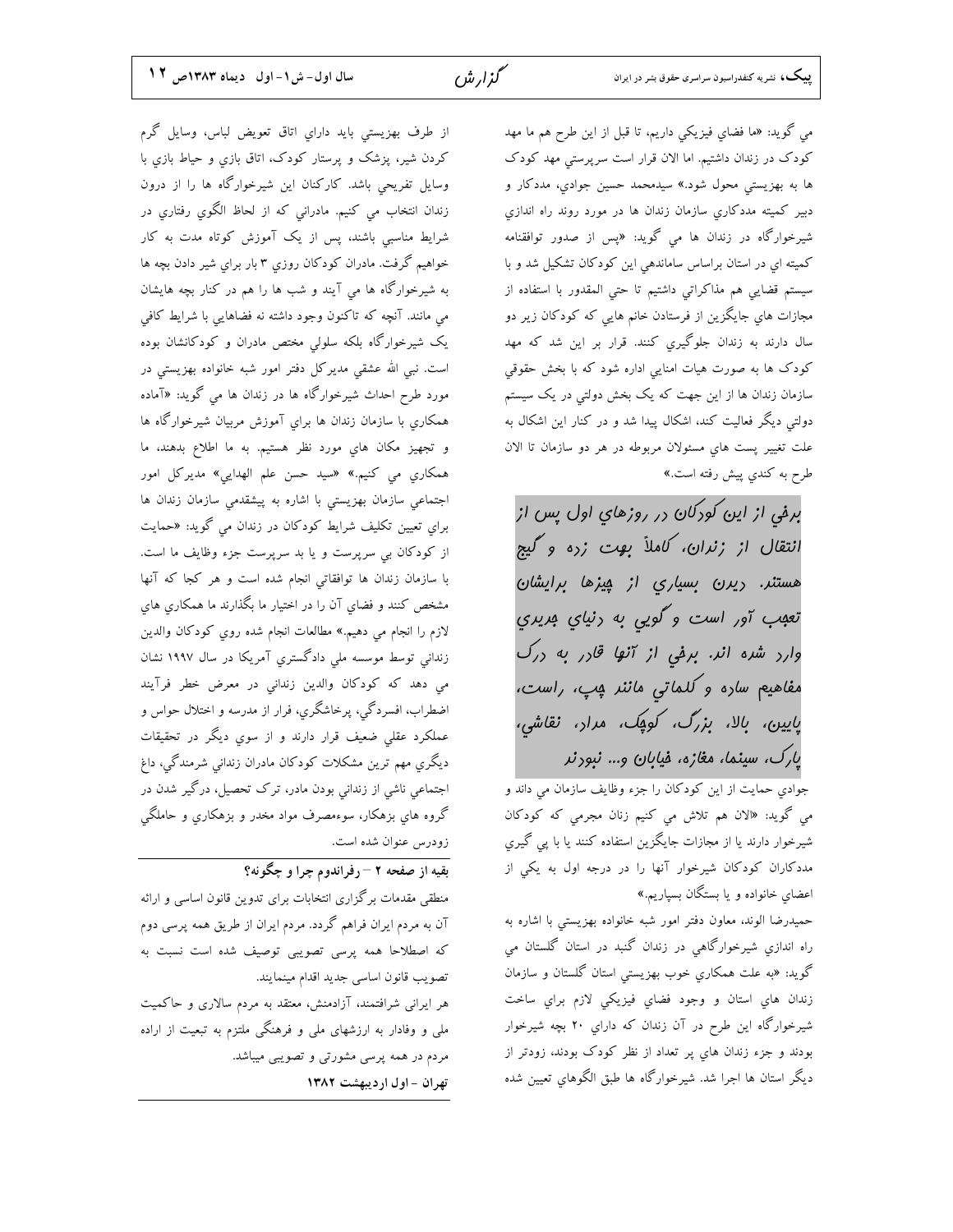### مهيندخت مصياح

میگویند در دنیای کنونی برابری امری است بدیهی و جنسیت دیگر موضوعی نيست كه سرنوشت كسي را تعيين کند، بلکه تنها پرسشی است در قبال هويت فردي.

دنیا هنوز مردانه است

اما بعيد است كسى با مرور واقعيت ها که حتی در پیشرفته ترین جوامع نیز



هنوز حتی در صنعتی ترین و مدرن ترین جوامع، مردان بر عرصه های سیاست و اقتصاد فرمان میرانند. برمسند تصمیم گیری کارتل ها و کارخانه ها تکیه میزنند. سهم شان از ثروت به مراتب بیشتراز زنان است و از نظر آموزشی و حرفه اندوزي نيز معمولا موقعيت بهتری نسبت به زنان دارند.

زنان علاوه بر تحمل شاخص هاي نابرابري و تبعيض هايي كه نام برده شدند، متحمل آزارها و خشونت هایی نیز میشوند که ناشی از قدرت مردانه است. مروري بر واقعيت هاي موجود در دنيا، در كشورها و قاره هاي مختلف خود گواهي است بر اين مدعا.

آمار قاچاق و خرید و فروش زنان در کشورهای بلوک شرق سابق و بکار گماشتن آنها در عشرتکده هاي اروپاي غربی روز به روز در حال افزايش است و سودجويي دنياي مردانه از اين برده داري جنسی پایانی ندارد.

در جنوب آسیا و بطور مشخص در تایلند، بسیاری از زنان و کودکان قربانی هوسبازیِ هایِ جهانگردان خارجی میشوند. عبارت "سکس توریسم" را بسیاری بدون شرم و به راحتی بکار میبرند. در مالزي، فيليپين يا اندونزي، زنان و دختران بسيار جوان با

درآمدهای مسخره و تقریبا هیچ مجبور به خدمتکاری ثروتمندان در کشورهاي غربــی میشوند.

در كشورهاي عربی يا مذهبی هم پدر سالاري بيداد ميكند و اكثرا زنان واجد هيچ حقوقي نيستند. آمار قتل هاي به اصطلاح ناموسي در این کشور ها بسیار بالاست. در کشورهاي سنتی، یکی دیگراز مشکلات عمده فرهنگی و اجتماعی اجبار دختران به ازدواج است. در آلمان نتیجه یکی از تازه ترین تحقیقات دولتی نشان میدهد که بیش از یکسوم زنان آلمانی متحمل خشونت های جنسی در خانواده میشوند و از شوهران خود کتک میخورند.

در كشورهاي جنگزده، زنان قرباني تجاوز هايي ميشوند كه نيروي فاتح يابه قصد انتقامجويي يا لذت جويي انجام ميدهد. ثابت شده كه تجاوز جنسی به زنان در جنگ ها موضوعی استراتژیک است. زن یا دخترمورد تجاوز قرار گرفته در غالب موارد به دلیل تابوها تا آخر عمر سکوت میکند و از عوارض روحــی آن رنج میبرد. در آفريقا رسم قرون وسطايي ختنه زنان، خشونتي است جسمي، روحی که عوارض اش ابعادي غير انسانــي دارد. عجب آن که علیرغم همه اعتراض ها و تلاش های نهادهای مدافع حقوق زن و حقوق بشر، این سنت که ریشه هایِ مذهبی، خرافاتی و فرهنگی دارد، کماکان بطور وسیع در کشورهائی چون سودان یا سومالی اجرا میشود. ضمنا در آفریقا بیماری ایدزبا بیدادی فزاینده عمر زنان را می بلعد. در جنوب آفریقا ۵۰ درصد زنان مبتلا به ایدز هستند که ۷۵ درصدشان از نظر سنی بسیار جوان و زیر ۲۵ سال سن دارند.

در فنوب آسیا و بطور مشفص در تایلنر، بسياري از زنان و کورکان قربانی هوسبازي هاي ب*وانگر*دان ف*ار*بي ميشونر. *عبار*ت "سکس توریسع" را بسیاری برون شرم و به رامتی بکار میبرند.

علت اصلَّی ابتلا زنان به بیماری ایدز در آفریقا را میتوان ناشی از ناآگاهی، ناشی از همخوابگی هایِ بدون پوشش، ناشی از تجاوزهای که در جنگها صورت میگیرد و بالاخره ناشی از عدم حق انتحاب براي زنان دانست. به اين معنا كه در ازدواج هاي اجباري مردي كه داراي ويروس اچ آي وي است به فوريت آن را به همسر خود که هیچ درکی هم از محافظت خود در این زمینه ندارد انتقال میدهد. باید گفت خطر ابتلا یک زن از طریق همخوابگی با مردی که مبتلا به ویروس ایدز است، دو برابر خطري است كه مردي از طريق يک زن آلوده به ويروس، مبتلا به ايدز شود.

ضمنا يكي از تلخ ترين و مهلک ترين خشونت هاي جنسي به خاطر باوري که نزد برخی فرهنگ هاي آفريقايی وجود دارد، اعمال میشود. میگویند هماغوشی با یک باکره موجب مصونیت در قبال ویروس ایدز میشود. مردان به همین منظور، به دختربچه ها و حتی خردسالان تجاوز میکنند. تجاوز هایی که گاه جان قربانی را می ستاند.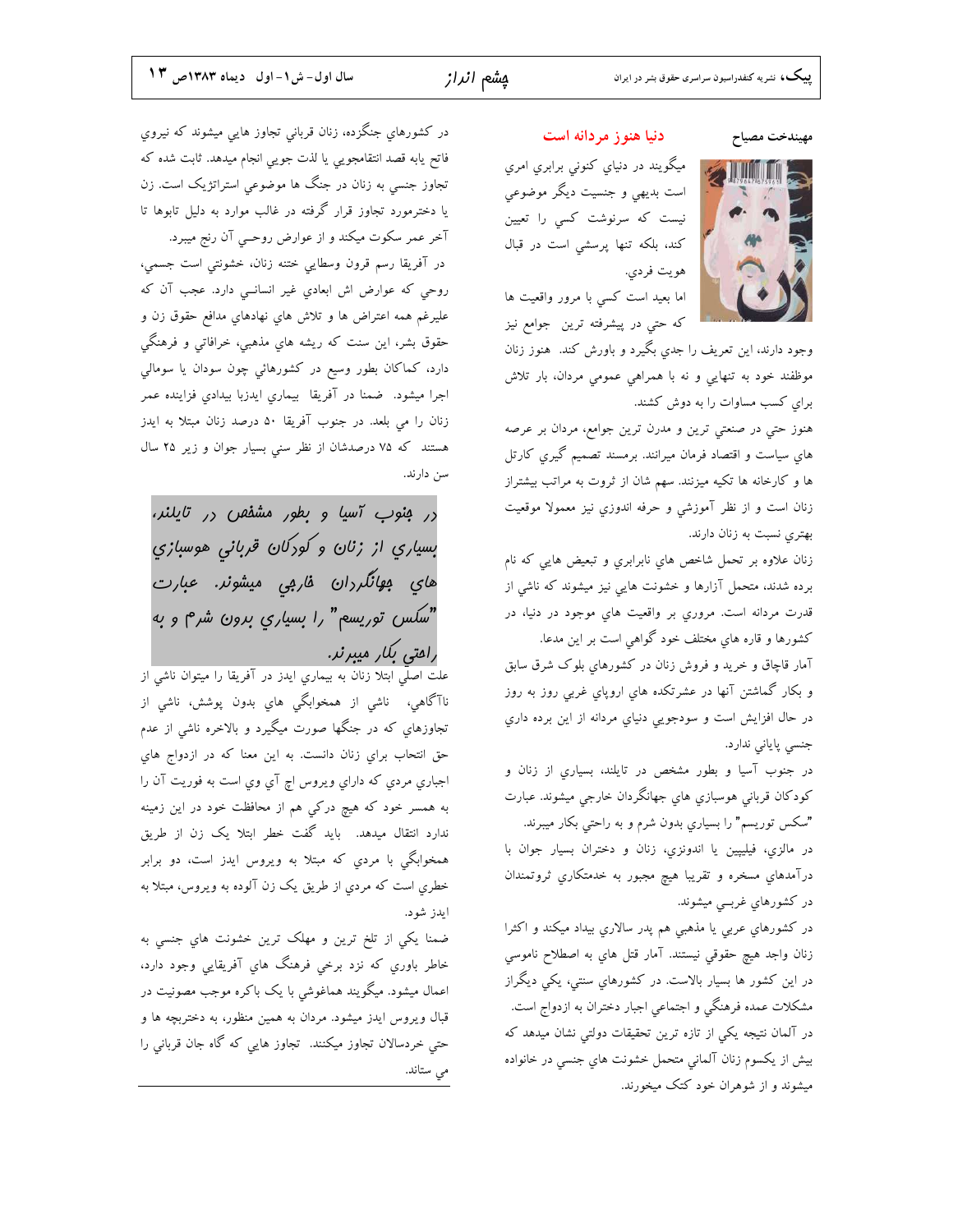### احمدرضا كمرهاي

### تاریخچه اعلامیه جهانی حقوق بشر

به خاطر وضعیت دشوار حقوق بشر در ایران و گسترش بحث در باره حقوق بشر در سراسر جهان گفتمان حقوق بشر در سالهای اخیر در میان ايرانيان جاي باز كرده است. مقالههاي گوناگون در اين زمينه به فارسی در سایتهایِ اینترنتی و نیز در روزنامههاي مستقل ايران منتشر

میشود.به همین مناسبت مصاحبهای با دکتر کمرهای در این زمینه انجام میشود.

مصاحبه گر: کیواندخت قهاری

ک.ق: آقای دکتر احمدرضا کمریی، شما بتازگی تاریخچه ای از چگونگی بوجود آمدن اعلامیه ی جهانی حقوق بشر را در سایتهای اینترنتی منتشر کرده اید. دانستن این تاریخچه، چه کمکی به درک این اعلامیه و اهمیت آن می کند؟

احمدرضا کمرهای: با تبریک به مناسبت روز حقوق بشر که روز ۱۰ دسامبر یا همان ۲۰ آذر است، من فکر می کنم که مرور تاریخچه ی بوجودآمدن اعلامیه ی جهانی حقوق بشر به ما کمک می کند که از زمینه، عوامل و شرایط زمانی، مکانی و اجتماعی جهان در آنموقعی که این اعلامیه بوجود آمده و نحوه ی تهیه و تدوینش آگاهی پیدا کنیم. این خود باعث می شود که ما برداشت یا قضاوتی صحیح یا صحیح تری نسبت به متن اعلامیه و اهمیت آن داشته باشیم.

در نهایت اعلامیه ی مهانی مقوق بشر با ۴۸ رای موافق، منبمله ایران، ۸ رای ممتنع و برون هيچ رای مقالف به تصويب معمع عمومی سازمان ملل متمر رسیر.

ک.ق: ممکن است لطفا بطور اختصار برای ما بگویید که چه شرایطی بوده که انسانها به فکر تدوین چنین اعلامیه ای افتاده اند؟ احمدرضا کمرهای: بعد از جنگ جهانی دوم ً و بهجای گذاشتن خساراتی وحشتناک، ۵۵ میلیون کشته و ۸ میلیون زخمی، بسیاری از شهرها و کشورها و بسیاری از رهبران و مردم جهان را در آن زمان به این فکر ًواداشت که باید سازمانی برای صلح جهانی و

حفاظت از حقوق انسانها را تاسيس كنند كه همين سازمان ملل کنونی ست. یکی از اولین اقدامات سازمان ملل تاسیس کمیسیون حقوق بشر سازمان ملل بود که البته مهمترین وظیفه ی آن تهیه اسناد حقوق بشر از قبيل اعلاميه و ميثاقها است. كميسيون حقوق بشری که تشکیل شد ۱۸ عضو داشت و یک هیات مدیره ی ۴ نفری و بعلاوه ی رییس بخش حقوق بشر دبیرخانه ی سازمان ملل. اینها وقتی شروع کردند به تهیه و تدوین اعلامیه ی جهانی حقوق بشر، این تدوین در ۸ مرحله انجام شد. از ژانویه ۱۹۴۷ تا دسامبر  $\Lambda$ ۹۴۸.

ک.ق: آقای کمرهای، نکته ی اصلی ای که در این تاریخچه توجه به آن برای ایرانیان لازم است، به نظر شما چیست؟

احمدرضا كمرهاي: چند نكته وجود دارد. يكي اينكه، تهيه و تدوین اعلامیه ی حقوق بشر که مقدم است و شامل ۳۰ ماده است، که وقتی تایپ شود بیش از ۴ الی ۳ صفحه نمی شود، ۲ سال بطول انجامیده و ۱۲۳۳ بار رای گیری درباره ی آن انجام شده است. در نهایت اعلامیه ی جهانی حقوق بشر با ۴۸ رای موافق، منجمله ایران، ۸ رای ممتنع و بدون هیچ رای مخالف به تصویب مجمع عمومی سازمان ملل متحد رسید. شما اگر متن، روح و مفاد این اعلامیه را در نظر بگیرید، می بینید که این اعلامیه نتیجه ی عقل جمعی و خرد جمعی جهان است. نکتهی دوم اینکه، این اعلامیه ی جهانی بعنوان مهمترین سندی که در طول تاریخ بوجود آمده، تهیه و تدوینش تحت نظر یک زن انجام شده است. خانم روزولت که باعث افتخار زنان جهان است و از اینرو زنان ایران نیز باید به خود مفتخر باشند و بدانند که فعالیت یک زن چه دستاوردی برای تمام انسانها داشته است. نکته ی دیگری که در اینجا مطرح است، این است که از سال ۱۹۴۸ که اعلامیه ی جهانی حقوق بشر بوجود آمده، ۷ کشور از آن ۸ کشوری که رای ممتنع به این اعلامیه داده اند نظامهای حکومتی شان بطور کلی دگرگون شده، ولی مفاد و روح اعلامیه جهانی حقوق بشر در قوانین اساسی ۲۶ کشور دیگر منعکس شده است. زیباست که وقتی شما قوانین اساسی این کشورهای مختلف را می خوانید، اهمیت این اعلامیه را بوضوح در آن می بینید. علاوه بر این اعلامیه ۲ میثاق، میثاق بین المللی حقوق مدنی و سیاسی و میثاق بین المللی حقوق اقتصادی و فرهنگی که لازم الاجرا هستند، سازمان ملل تصويب كرده است. اين دو ميثاق در سال ۱۳۵۴ خورشیدی به تصویب مجلسین شورای ملی و سنا وقت ايران رسيده است. و از اين نظر، از نظر حقوق داخلي ايران، این دو میثاق جنبه ی قانونی پیدا کرده اند. خلاصه اینکه سازمان ملل اعلامیه ی حقوق بشر را به بیش از ۳۰۰ زبان، من جمله زبان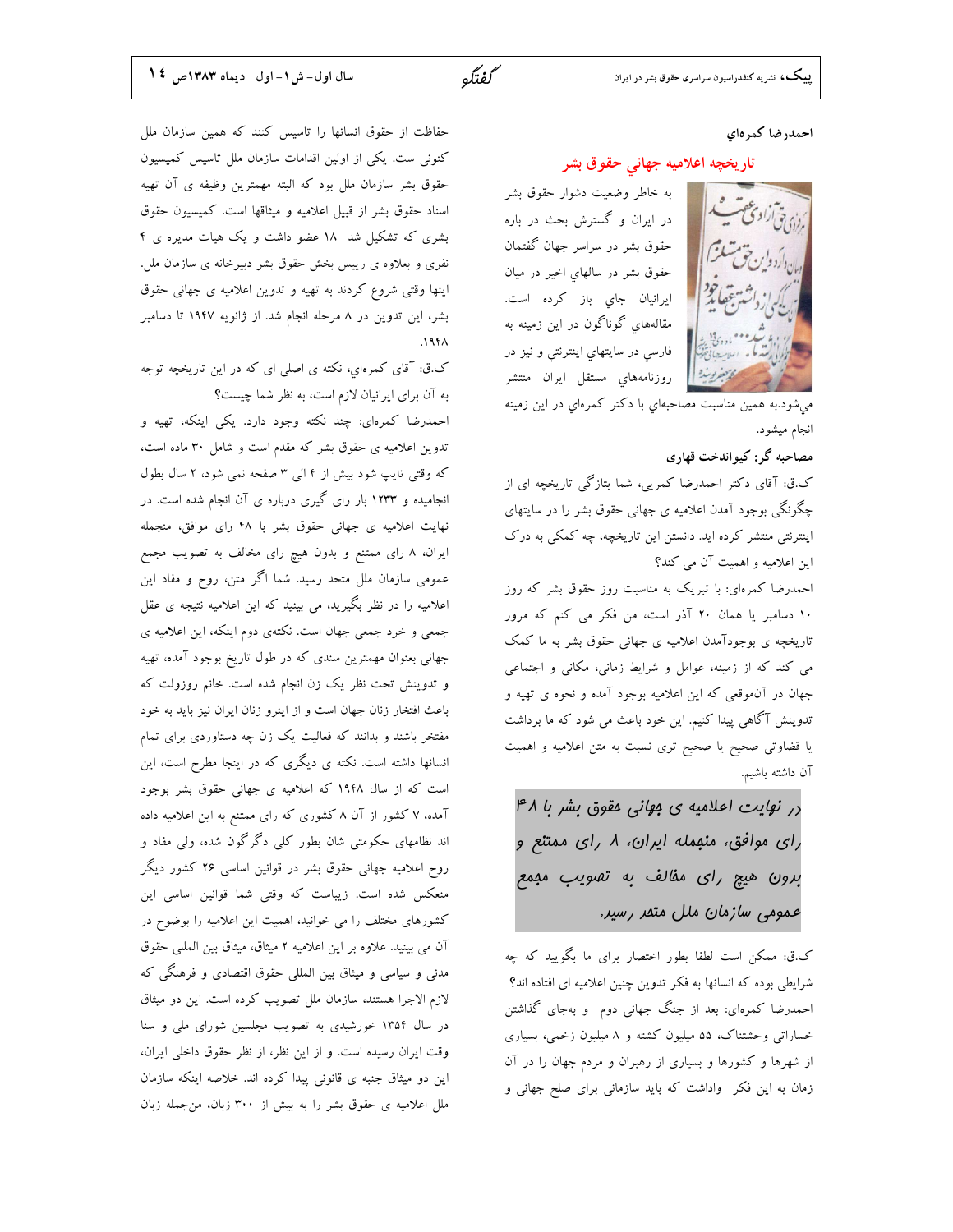فارسی، ترجمه کرده و ایرانیانی که مایل هستند می توانند به سایت سازمان ملل رجوع كنند و از آن طريق به متن فارسي دسترسي پيدا کنند. سازمان ملل روز ١٠ دسامبر، يعني سالروز تصويب اعلاميه ي جهانی حقوق بشر را بعنوان روز حقوق بشر نامگذاری کرد که از حسن اتفاق این روز مصادف با روزی ست که هرساله جایزه ی صلح نوبل به برنده اش اهدا می شود و ما نیز در ایران می توانیم این روز حقوق بشر را جشن بگیریم.

علاوہ بر این اعلامیه ۲ میثاق، میثاق بین المللی مقوق مرنی و سیاسی و میثاق بین المللي مقوق اقتصاري و فرهنگي كه لازم الافرا هستنر، سازمان ملل تصويب كرره است. این رو میثاق رر سال ۱۳۵۴ فورشیری به تصویب مبلسین شورای ملی و سنا وقت ایران رسیره است. و از این نظر، از نظر مقوق رافلی ایران، این رو میثاق منبه ی قانونی پیرا کرده انر.

ک.ق: در بحث حقوق بشر، هم اکنون مهمترین مسئله در ارتباط با ویژگیهای فرهنگی ست. گروهی با تکیه بر این ویژگیها می گویند که از حقوق بشر نمی شود بعنوان جهانشمول صحبت کرد. گروه دیگر تاکید می کند که حقوق بشر انسان را بعنوان انسان در نظر می گیرد. شما در برابر نسبیت گرایان چه استدلالی می آوريد؟

احمدرضا كمرهاي: اصلا گردهم آمدن اين نخبگان و فلاسفه ي ۵۶ کشور و ۲ سال کار بر روی سند ۴\_ ۳ صفحه ای تنها به این خاطر بوده که بتوانند سندی جهانشمول ایجاد کنند. یعنی عمده ترین مشخصه ی اعلامیه ی حقوق بشر جهانشمول بودن آن است. و گرنه چه اصراری بود که این افراد دور هم جمع شوند و فقط روی یک سند کار کنند. اصلا این وظیفه را کمیسیون شورای اقتصادی ـ اجتماعی به کمیسیون داده است که سندی جهانشمول ایجاد کنند. باضافه ی نصف تمام نمایندگانی که در این کمیسیون بوده اند، یعنی ۵۶ کشور، این نمایندگان از کشورهای آسیایی، خاورمیانه، آفریقا و اروپای شرقی بوده اند. من فکر می کنم که قدرتمندانی که معمولا منافع و مواضعی برخلاف اعلامیه جهانی حقوق بشر که می تواند ریشه در تبعیض ها و برتری جویی های نژادی، قومی، مذهبی، جنسیتی با خصوص همراه با خشونت، داشته

باشد، چون نمی توانند بر طبق ماده ی ۳۰ کاری کنند که برخلاف روح و مفاد اعلامیه باشد، این مسئله ی ویژگیهای فرهنگی را بعنوان یک بهانه و سرپوش و فرار از مسئولیتی که این اعلامیه بدوش قدرتمندان می گذارد، پیش کشیده اند. وگرنه میثاق بین المللی حقوق اقتصادی، اجتماعی و فرهنگی این مسئله را در نظر گرفته است. به نظر من انسان، انسان است، بدون هیچ تبعیض و استثنایی و اعلامیه جهانی حقوق بشر جهانشمول و فرا زمان است. ک.ق: آقای کمرهای آیا توصیه ای برای هموطنان ایرانی مان داريد؟

احمدرضا کمرهای: بله، نکته ای که من بسیار مایلم بگویم این است که هموطنان ما به خاطر داشته باشند که روز ۱۰ دسامبر یا ۲۰ آذر، روز حقوق بشر است. اگر این روز را فراموش کردند و اگر جایی اجازه ندادند که روز حقوق بشر جشن گرفته شود یا یادآوری شود و یا اعلامیه جهانی حقوق بشر بازخوانی شود، همان روزی که جایزه ی صلح نوبل اهدا می شود، همان روز، روز حقوق بشر است، همان روزی ست که ما همه می توانیم انسانیت را جشن بگیریم. آن هموطنان عزیزمان که وقت نکرده اند اعلامیه جهانی حقوق بشر را مطالعه كنند، از آنها تقاضا مى كنم كه متن اين اعلامیه را یکبار مطالعه کنند. تجربه ی ارزنده ای خواهد بود.

کمیته دفاع از حقوق بشر در ایران منتشر کرده است:

- ۱- "مثل مرده در تابوت"، گزارش کامل ناظران حقوق بشر در ایران - ژوئن ۲۰۰۴ (خرداد ۱۳۸۲)
- ۲- ″ماموریت در جمهوری اسلامی″، گزارش کامل آمبئی لیگابو نماینده ویژه سازمان ملل در مورد آزادی عقیده و بيان در ايران
- مهمترين قراردادهاى بين المللى حقوق بشر سازمان ملل  $-1$
- متن كامل گزارش سال ۲۰۰۴ سازمان عفو بين المللي در  $-6$ مورد حقوق بشر در ايران
- ۵- متن کامل گزارش سال ۲۰۰۳ سازمان عفو بین المللی در مورد حقوق بشر در ايران
- ۶- متن كامل گزارش سال ۲۰۰۲ سازمان عفو بين المللي در مورد حقوق بشر در ایران
- ۷- متن کامل گزارش سال ۲۰۰۱ سازمان عفو بین المللی در مورد حقوق بشر در ایران
- نامه ها و بیانیه های کمیته دفاع از حقوق قرباتیان قتلهای  $-\lambda$ زنجد ه ای
	- متن کامل دفاعیه ناصر زرافشان در دادگاه تجدید نظر  $-9$ www.polpiran.com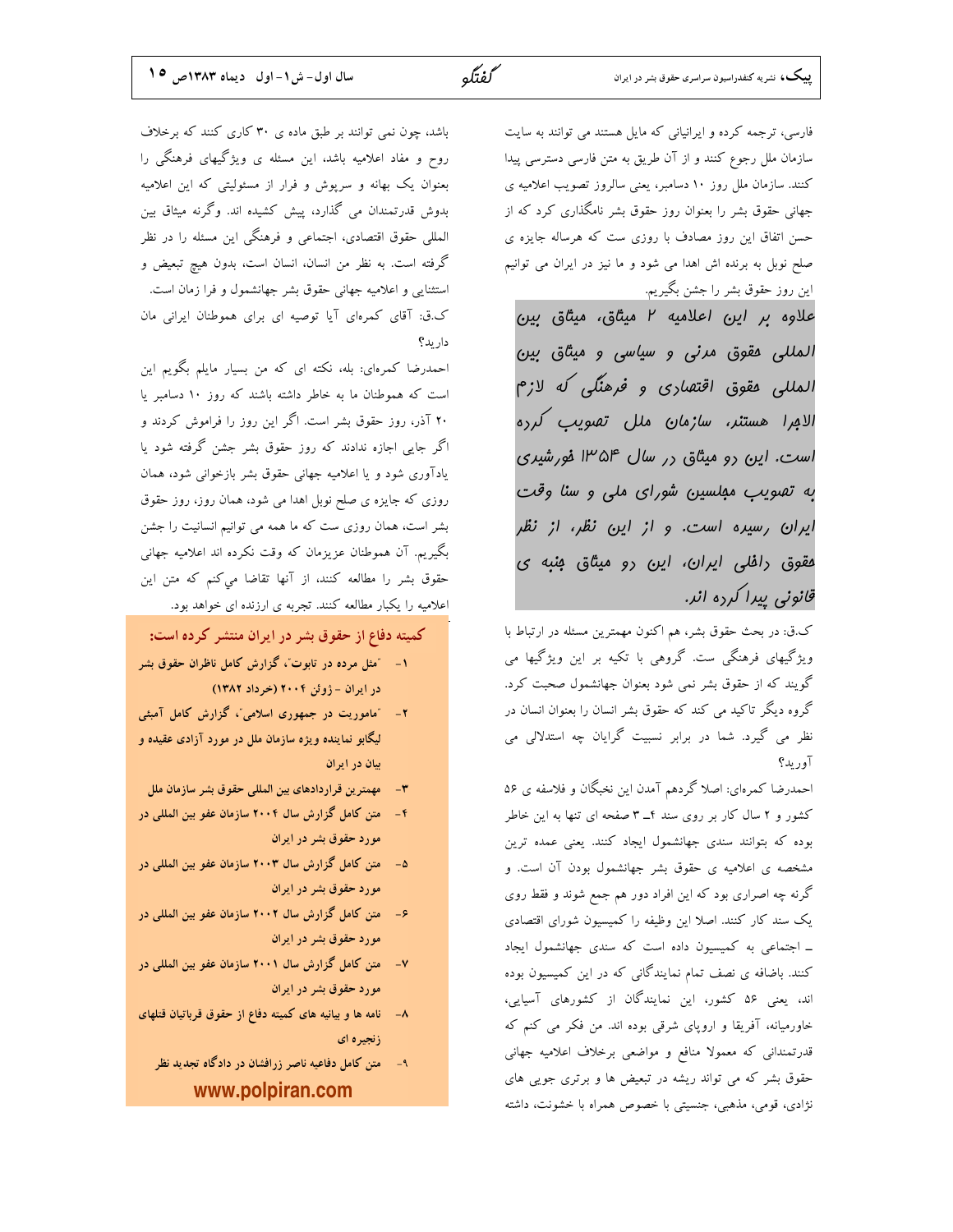#### ترجمه: ن. نوريزاده

# گزارش کامل ناظران حقوق بشر در مورد ایران

# ژوئن ۲۰۰۴ ( خرداد ۱۳۸۲) ش E / ۲



### مثل مرده در تابوت

شکنجه، بازداشت و سرکوب مخالفین در ایران

### بخش نخست: خلاصه

من فکر میکنم اگر هیچ نوع فشاری روی حکومت نبود و یا هیچ بازرسی و تحقیقی از جانب مجلس (ششم) انجام نمیگرفت و نیز اگر اعضای کمیسیون اصل ۹۰ فعال نبودند، من هنوز یا در زندان بسر میبردم و یا مرده بودم. من مرده بودم اگر آنها مرا فراموش میکردند …. اگر کسی نام مرا در روزنامه ها نخوانده بود، فریادهایم بی نتیجه بود. من مطمئن هستم اگر اینها نبود من اکنون زنده نبودم. اینک دانشجویانی هستند که در کنج زندان بسر میبرند و در گوشه مکانهای ناشناخته رژیم در حال پوسیدن هستند و کسی از نام آنها با خبر نیست و نمیدانند که آنها در کدام مکان بسر میبرند. .... و ما چگونه خواهیم دانست که آنان کجایند؟ حسین. ت فعال

## دانشجو و زندانی سیاسی. (۱)

کسی نمیداند که چه تعداد افراد برای بیان مسالمت آمیز نظرات خود در زندانها و بازداشتگاههای ناشناخته در ایران بسر میبرند. در خلال چهار سال گذشته آزار، اذیت و شکنجه افراد مخالف افزایش یافته است و زندانیان در سلول های انفرادی زندان اوین و دیگر مراکز و بازداشتگاههای ناشناخته نگه داشته شده اند. (این موارد) بیانگر بسته شدن فضای باز و آزاد برای ابراز نظر و عقیده مردم است.

در سال ۱۹۹۷، محمد خاتمی به ریاست جمهوری انتخاب شد. در مرامنامه و سخنرانیهای او صحبت از حمایت قانون، جامعه مدنی، استقلال روزنامه ها و مجلات وجود داشت و بهمین دلیل نشر مجلات و روزنامه ها رشد و افزایش یافت. در سال ۲۰۰۰ بیشتر مردم از طبقات مختلف با انتخاب نمايندگان اصلاح طلب مجلس که قول داده بودند در مخالفت وضعیت موجود، قوانین جدیدی

وضع كنند، صداى اعتراض خود را بلند كردند و به مجلس جان دوباره ای بخشیدند. روشنفکران، روزنامه نگاران و نویسندگان بعضی از موضوعات مبتلابه جامعه ایران را به نقد کشیدند. در واکنش به این انتقادات، دستگاه قضائیه و نیروهای امنیتی مافوق قانون، همراه با مراکز اطلاعاتی رژیم در جهت سرکوب و خاموش کر دن صداها بر آمدند.

از آن زمان یعنی آوریل ۲۰۰۰ نشریات مستقل ایران در نتیجه اعمال نهاد رهبری و دستگاه قضائیه بطور کامل سرکوب شدند.(۲) سعید مرتضوی در اولین سال احراز مقام خود به عنوان قاضی دادگاه عمومی شعبه ۱۴۱۰، رهبری سرکوب روزنامه ها و نشریاتی منتقد را بعهده گرفت. او بعدها (بعنوان پاداش) به مقام مهم دادستان کل تهران منصوب شد و تا به امروز این مقام را عهده دار

همانقرر که ابزارهای نظارت و برسی (وضعیت مقوق بشر در ایران) از میان رفته است به همان انرازه فطر شکنهه و بر رفتاریها افزایش یافته است. مقامات ایران بواسطه عمله به ررصد کومکی از منتقرین هکومت، قارر شره انر که بفش بسیار بزرگی از روزنامه نگاران، فعالین (سیاسی) و دانشهویان را ساکت کنند.

این گزارش از طرفی در ارتباط با توقیف زنجیره ای مطبوعات که در سال ۲۰۰۰ منجر به بازداشت سیستماتیک روزنامه نگاران، نویسندگان و روشنفکران شد، میباشد و از طرف دیگر چگونگی رفتار با زندانیان سیاسی را نشان میدهد. با توقیف روزنامه ها رفتار با بازداشت شدگان در زندان اوین و بازداشتگاه های ناشناخته سپاه پاسداران و دستگاه قضائیه شدیدتر و وخیم تر گشت. چند تن از اعضاء مجلس (ششم) و وکلای مدافع که علیه این سرکوبها اعتراض کرده بودند به دادگاه احضار شدند و تعدادی از آنها نیز روانه زندان گشتند. (به غیر از) چندین (سایت) اینترنتی که در خارج قرار دارند و قادرند که شرایط و وضعیت زندانیان سیاسی را در بازداشتگاه ها منعکس کنند، (صدای دیگری وجود ندارد). توقیف روزنامه ها برای قضات و نیروهای امنیتی مصونیت ایجاد كرده است تا آنان بتوانند هر چه بیشتر قوانین بین المللی حقوق بشر و قوانین کیفری ایران را نقض و لگد مال نمایند.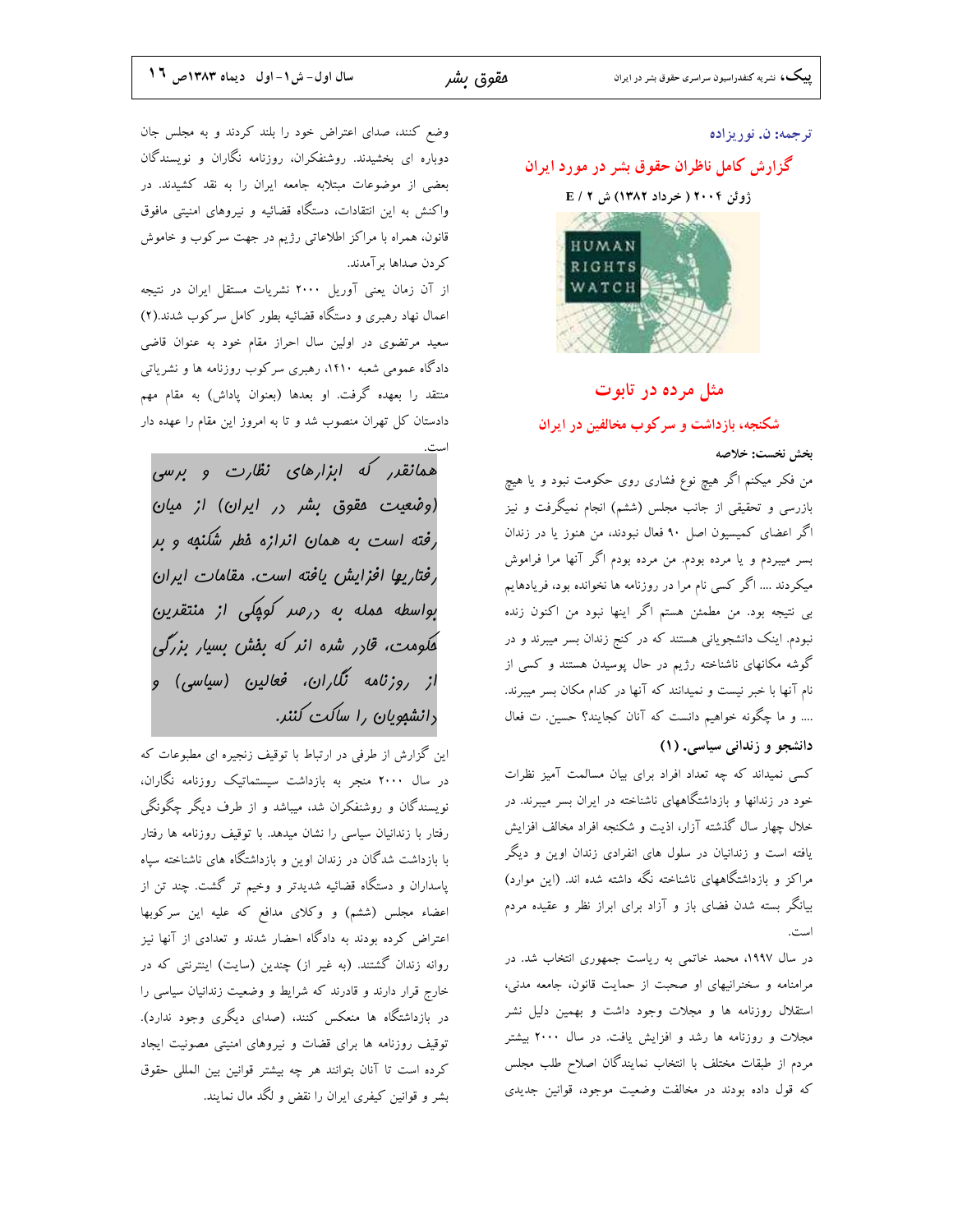مقامات ایران در یک دوره چهارساله توانسته اند صدای واقعی مخالفین سیاسی در سراسر کشور را خاموش کنند. رژیم از روشهای کاربردی و سیستماتیک بازداشت نامحدود زندانیان سیاسی در سلولها و شکنجه بدنی فعالین دانشجو و نیز امتناع از رعايت حقوق اوليه آنها، استفاده نموده است.

تقریبا انتقاد از سیاست های رژیم در چند سال گذشته بطور چشمگیری در خیابانها، صف خرید از مغازه ها، در تاکسی و در خانه ها افزایش یافته است. اما این انتقادها که روزنامه ها، وب سایتها، بیانیه های اعضاء مجلس (ششم) و اعتراضات قانونی وجود آنها را ثابت نموده، به خاموشی گرائیده است.

بازداشت شدگان سیاسی سابق که در این گزارش مورد مصاحبه قرار گرفته اند، (گفته اند که آنها) را از ابتدائی ترین حقوق در روند دادرسی که شامل حق دستیابی به وکیل، تفهیم رسمی اتهام، تهیه دفاعیه و محاکمه در دادگاه علنی است، منع کرده اند. بیشتر آنها (زندانیان سیاسی) در سلولهای انفرادی کوچک زیرزمینی برای هفته ها و یا ماهها بدون ارتباط با دیگران به جزء بازجویانشان زندانی بوده اند. بعضی از آنها از مراقبتهای پزشکی محروم بودند. قاضیان از اعترافاتی که در خلال شکنجه و با بد رفتاری و تهدید به ادامه گذراندن مابقی مدت زندان آنها در سلول انفرادی و جریمه و شلاق اخذ میشد، استفاده میکردند.

کسی نمیرانر که یه تعرار افرار برای بیان مس*المت آمیز نظرات فو*ر در *زنرانها و* بازراشتگاههای ناشنافته در ایران بسر میبرند. <sub>د</sub>ر فلال م*وار سال گذشته آزار، ا*زیت و شكنبه افراد مفالف افزايش يافته است و زنرانیان <sub>در</sub> سلول های انفراری زنران اوین و دیگر مراکز و بازداشتگاههای ناشنافته نگه راشته شره انر. (این موارر) بیانگر بسته شرن فضای باز و آزاد برای ایراز نظر و عقیرہ مرر<sup>م</sup> است.

این گزارش بطور مستند نشان می دهد که دستگاه قضائیه ایران مرکز نقض حقوق بشر است. یک گروه کوچک از قضات که فقط به رهبر (سید علی خامنه ای) یاسخگو هستند، صدای مخالفین را خاموش کرده اند. آنها برای سرکوب ابزارهای گوناگونی مانند،

لباس شخصی های شبه نظامی، انواع مختلف خدمات اطلاعاتی، زندانها و بازداشتگاهها و دادگاه را در اختیار دارند. این گزارش به نحوه رفتار بازداشت شدگان و تعدادی از بازداشتگاههای ایران استناد میکند. در میان این بازداشتگاهها،

زندان اوین با داشتن تعداد زیادی زندانی سیاسی، شناخته شده ترین آنها است. بعلاوه زندانیان (سیاسی) سابق که در این گزارش مورد مصاحبه قرار گرفته اند در مکانهای ناشناخته متعددی در اطراف تهران بازداشت بوده اند. تعداد کل بازداشتگاههای ناشناخته در ایران نامعلوم است اما این گزارش به زندان ۵۹، بازداشتگاه توحید، استناد می کند. همچنین این گزارش به یک مرکز بازجوئی بنام "اماکن" می پردازد که از آن برای تهدید و ارعاب فعالین سیاسی، نویسندگان و روزنامه نگاران استفاده میشده است.

ترکیبی از شکنجه و بد رفتاری در بازداشتگاه، بستن راههای جبران خسارت (اصلاحات) و سکوت رسانه های خبری جهت روشن شدن افکار عمومی در مورد این تجاوزات، بطور چشمگیری فضای رعب و خصومت آمیزی برای حقوق بشر در ایران بوجود آورده است. این گزارش براساس تجربیات زندانیان سیاسی سابق که با ناظران حقوق بشر مصاحبه كرده اند، تنظيم و ارائه ميگردد. همانقدر که ابزارهای نظارت و برسی (وضعیت حقوق بشر در ایران) از میان رفته است به همان اندازه خطر شکنجه و بد رفتاریها افزایش یافته است. مقامات ایران بواسطه حمله به درصد کوچکی از منتقدین حکومت، قادر شده اند که بخش بسیار بزرگی از روزنامه نگاران، فعالین (سیاسی) و دانشجویان را ساکت کنند. بیشتر کسانیکه در سالهای گذشته بعنوان اعتراض لب به سخن گشوده بودند، اکنون ترجیح میدهند که خاموش بمانند. مقامات حکومتی با عملکرد خود موفق شده اند این پیام را به بخش وسیعی از جامعه منتقل کنند که اعتراض سیاسی مسالمت آمیز، بطور تحمل ناپذیری هزینه بالائی برای افراد در برخواهد داشت.

<mark>هیچ کس نباید شکنجه شود یا تحت</mark> مجازات یا رفتاری ظالمانه، ضد انسانی یا تحقیر آمیز قرار گیرد. ماده ۵ اعلامیه جهانی حقوق بشر هر فردی حق زندگی، آزادی و امنیت **شخص**بی **دارد.** ماده ۵ اعلامیه جهانی حقوق بشر